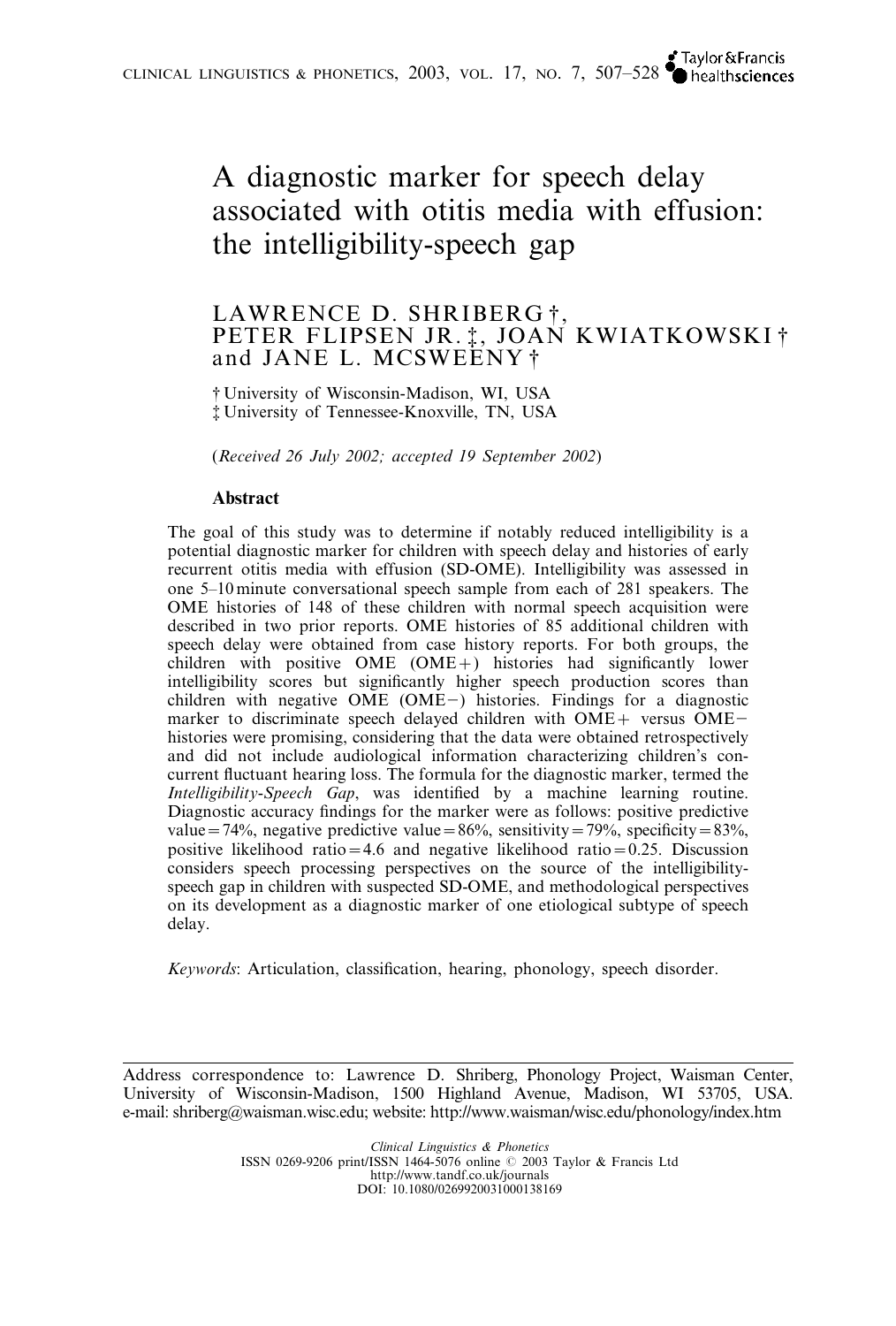### **Introduction**

# Research perspectives in otitis media with effusion and speech delay

The hypothesis proposed in the present and in a companion study (Shriberg, Kent, Karlsson, McSweeny, Nadler and Brown, 2003) is that there is an etiological subtype of speech disorder consequent to the fluctuant hearing loss that may be present in one or both ears during episodes of otitis media with effusion. Elsewhere, the working term used to differentiate this proposed subtype of speech delay (SD) from other putative etiological subtypes of SD is Speech Delay-Otitis Media with Effusion (SD-OME) (Shriberg, Austin, Lewis, McSweeny and Wilson, 1997b; Shriberg, Flipsen, Thielke, Kwiatkowski, Kertoy, Katcher, Nellis and Block, 2000). The large body of research in SD-OME can be divided into three classes of research designs or paradigms, as described in the following brief summaries providing background and findings.

## Risk factor studies

The most widely reported programmatic research on OME and speech is based on the research paradigm of SD as a disorder with significant implications for public health. An initial question is whether SD is of itself (i.e. without comorbid language impairment) a significant public health issue. Since the 1920s, the effects of speechsound disorders on a child's educational achievement, psychosocial adjustment and eventual vocational choices have been well documented. This research history includes findings associating SD with increased risk for (a) negative self-concept (1920s–1960s), (b) unsuccessful discourse (1970s–1980s) and (c) a clinical or subclinical problem in reading and other verbal skills (1990s–present). In the first research period, a number of classic studies documented that persistent misarticulation of even one frequently occurring phoneme could have significant negative impact on a speaker's self-concept and could also have lasting social and vocational consequences (more recently, see Silverman and Paulus, 1989; Felsenfeld, Broen and McGue, 1992). In the second research period, the significance of child speech-sound disorders shifted to discourse issues, focusing on the consequences of unintelligible speech for pragmatic needs in language acquisition. In the 1990s, the social emphasis of both prior research periods shifted to concern that phonological processing deficits placed a child at risk for reading, spelling and learning disability and issues in other areas of verbal learning (e.g. Bird, Bishop and Freeman, 1995). Concerns from each of these three historic perspectives continue to be valid for persons with this highly prevalent (estimated at 3.8%; Shriberg, Tomblin and McSweeny, 1999) childhood disorder.

Epidemiologic methods are used to estimate if recurrent OME is a risk factor for SD, with statistical indices such as relative risk and odds ratios expressing the degree of risk. A hallmark of the epidemiologic approach is the use of one metric to index the target disorder, although a few readily administered nominal or continuous measures are often used. In studies of SD, for example, epidemiologic needs are for an efficient measure both to indicate whether speech is delayed or impaired at certain clinically relevant age levels and to provide a global index of severity of involvement. Given these measurement constraints, robust estimates of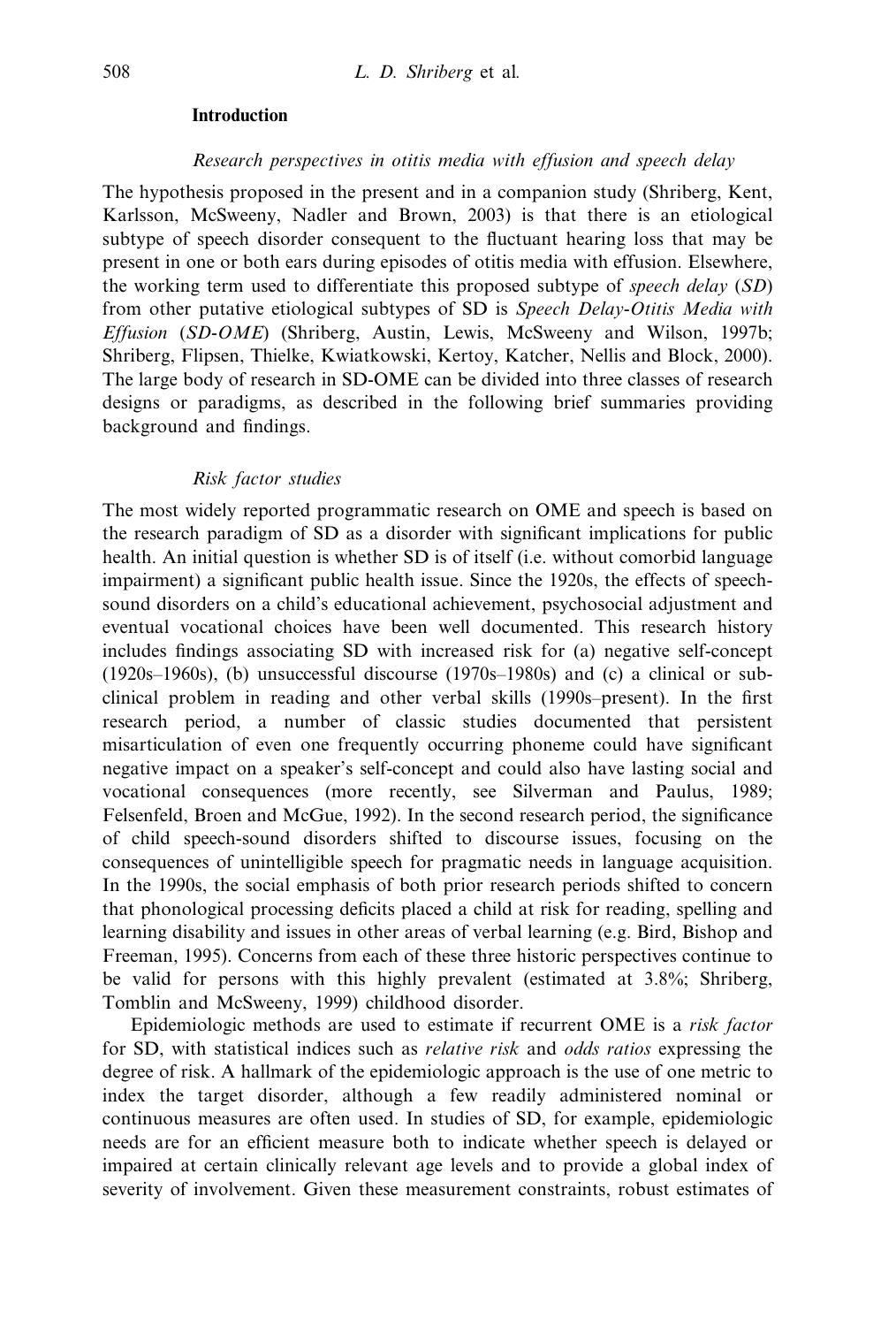risk from large numbers of tested participants require a well developed rationale for the selection of typically just one index of disorder.

From a box-score, meta-analytic perspective, findings for OME as a risk factor for SD are equivocal. Shriberg, Flipsen et al. (2000) reviewed 27 published studies, from the benchmark Holm and Kunze (1969) paper to articles published in approximately 1997, that studied whether OME before age 2 placed a child at increased risk for SD at ages 5 to 9 years. These authors concluded that support for a correlative association between early OME and concurrent or later SD was equivocal and support for a causal association remained undocumented. A total of 17 studies (63%) failed to reject a null hypothesis of no statistically significant difference on one or more of the speech indices assessed. However, 21 of the studies (78%) yielded a statistically significant finding associating OME with deficits in one or more metrics of speech status.

Since 1997, a number of studies have continued to provide only equivocal support for OME as a risk factor for later SD. Studies reporting that OME poses increased risk for delays in speech-language or other verbal trait variables (e.g. reading)—most with modest and/or transient effect sizes—include Bennett and Haggard (1999); Lindsay, Tomazic, Whitman and Accardo (1999); Maw, Wilks, Harvey, Peters and Golding (1999); Kindig and Richards (2000); Klausen, Møller, Holmefjord, Reisæter and Asbjørnsen (2000); Rosenfeld, Bhaya, Bower, Brookhouser, Casselbrant, Chan, Cunningham, Derkay, Gray, Manning, Messner and Smith (2000); Shriberg, Flipsen *et al.* (2000); and Shriberg, Friel-Patti, Flipsen and Brown (2000). Studies that have reported negative findings for OME as a risk factor for speech-language acquisition include those based on the large cohorts of children followed by the Pittsburgh group (Feldman, Dollaghan, Campbell, Colborn, Kurs-Lasky, Janosky and Paradise, 1999; Paradise, Dollaghan, Campbell, Feldman, Bernard, Colborn, Rockette, Janosky, Pitcairn, Sabo, Kurs-Lasky and Smith, 2000; Paradise, Feldman, Campbell, Dollaghan, Colborn, Bernard, Rockette, Janosky, Pitcairn, Sabo, Kurs-Lasky and Smith, 2001) and the Chapel Hill group (Roberts, Burchinal, Zeisel, Neebe, Hooper, Roush, Bryant, Mundy and Henderson, 1998; Roberts, Burchinal, Jackson, Hooper, Roush, Mundy, Neebe and Zeisel, 2000). A recent meta-analysis limited to the possible language sequelae of OME concluded, 'the results of the more recent prospective studies may be viewed as less conclusive and more equivocal' (Casby, 2001). Thus, trends from these latter prospective samples suggest increased caution about the speech-language sequelae that influence treatment options for children with early recurrent OME. A clear trend in this literature throughout the past three decades is the need for multifactorial pathway models, including variables such as level of education of the mother and other demographic variables as major sources of variance associated with speechlanguage and other outcomes. To date, the most recent comprehensive reviews of studies in OME and its sequelae may be found in proceedings from a consensus conference (Roberts and Hunter, 2002).

## Descriptive-linguistic studies

A second type of research paradigm that has been used in OME-speech research differs markedly in goals and methods from the epidemiological, risk factor approach. A number of investigators have used case-study, cross-sectional and longitudinal designs to provide intensive linguistic descriptions of the speech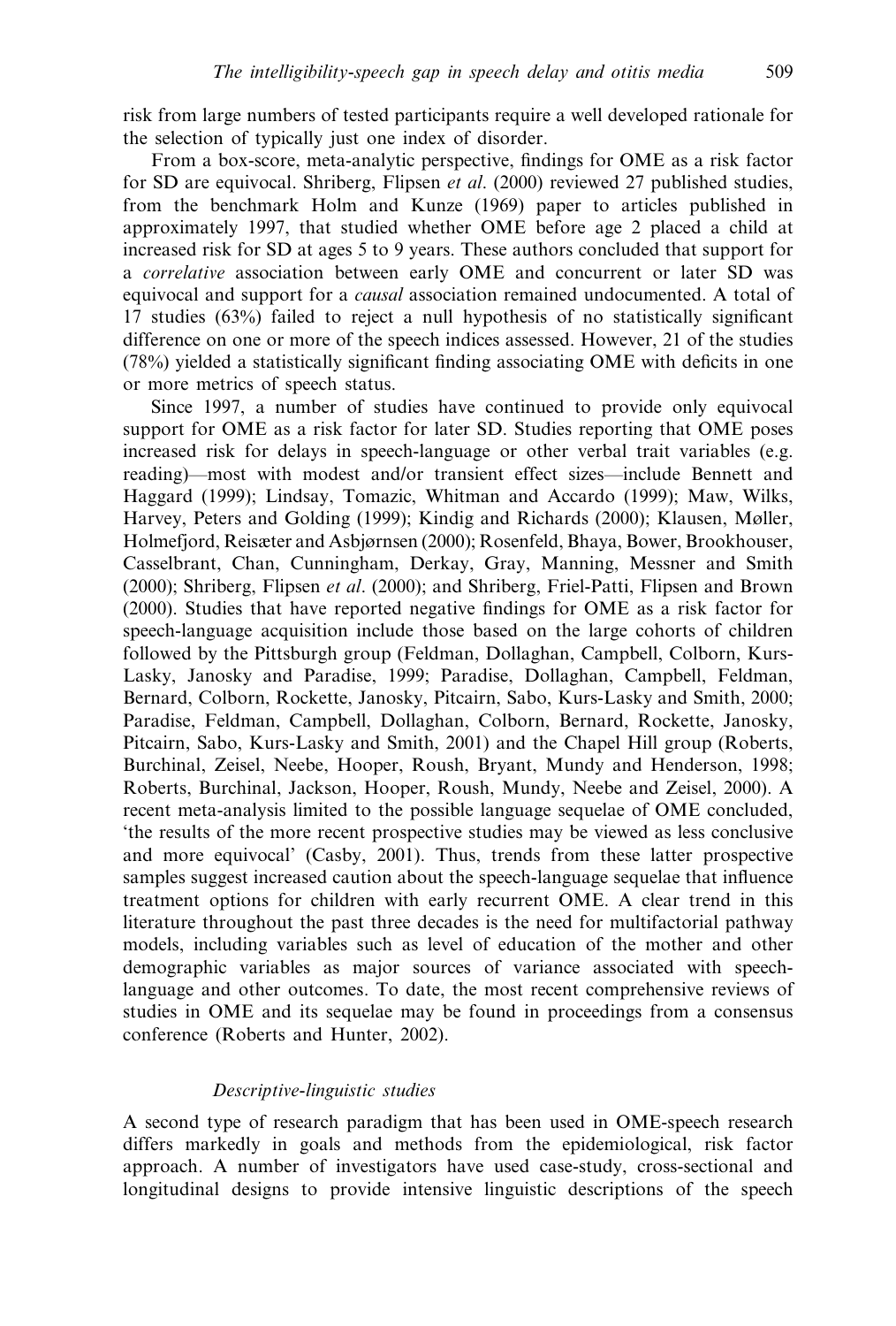characteristics of infants, toddlers and pre-school children with histories of significant OME and fluctuant hearing loss. A hallmark of these descriptive studies is their focus on the interpretation of findings from various linguistic and psycholinguistic perspectives to propose explanatory accounts of possible speech processing variables that link the hearing loss associated with OME with data on comprehension and production phonology.

Of particular interest in the present context are the positive findings from a number of studies that have provided detailed data on the emergence of speech in very young children sampled repeatedly during and following documented episodes of OME and hearing loss. Recent examples include studies by research groups in New York City (e.g. Mody and Schwartz, 1999; Petinou, Schwartz, Mody and Gravel, 1999; Petinou, Schwartz, Gravel and Raphael, 2001), State College, PA (e.g. Miccio, Yont, Davie and Vernon-Feagans, 1999; Miccio, Gallagher, Grossman, Yont and Vernon-Feagans, 2001) and Calgary-Montreal (e.g. Rvachew, Slawinski, Williams and Green, 1996a; 1996b; Rvachew, Slawinski, Williams and Green, 1999). A consistent finding across these studies is that there are reliable qualitative and quantitative differences in the topography of babbling and early word forms of children with positive OME histories compared to controls. Causal pathway models relate the consequences of fluctuant hearing loss to speech differences using a number of phonological (e.g. feature geometry) and psycholinguistic (e.g. phonetic encoding, phonological working memory) constructs. The general issue is that unlike the risk for speech delay associated with cognitive or articulatory deficits, the risk for speech delay from OME is based on the perceptually centred risk to the establishment of stable underlying phonological representations-elements of language acquisition that provide the central scaffold for all verbal learning.

## Diagnostic marker studies

A third paradigm in OME-speech research has sought to identify diagnostic markers for children whose speech delay or risk for speech delay is associated with the type and degree of hearing loss consistent with early recurrent OME. The goals and methods of this paradigm differ substantially from those just described for risk factor and descriptive linguistic studies. Diagnostic markers are measurable characteristics used to classify persons as affected for a target disorder. Although validated markers may provide information that is useful in explicating the nature of a disorder, their primary purpose is as a measurement tool for diagnostic classification.

Several quantitative metrics are commonly used to assess the utility of a proposed diagnostic marker for a disorder or disease. Each index requires the availability of one or more 'gold standards' against which the validity of the proposed marker can be evaluated. Ideal diagnostic markers have maximum positive predictive value (persons predicted to have the disorder are or become positive for the disorder) and maximum negative predictive value (persons predicted not to have the disorder are and remain negative for the disorder). Ideal diagnostic markers also have maximum *sensitivity* (detect all affected cases) and maximum specificity (reject all unaffected cases). Finally, ideal diagnostic markers also have high positive likelihood ratios (LR) and low negative likelihood ratios. A likelihood ratio 'expresses the odds that a given level of a diagnostic test result would be expected in a patient with (as opposed to one without) the target disorder' (Sackett,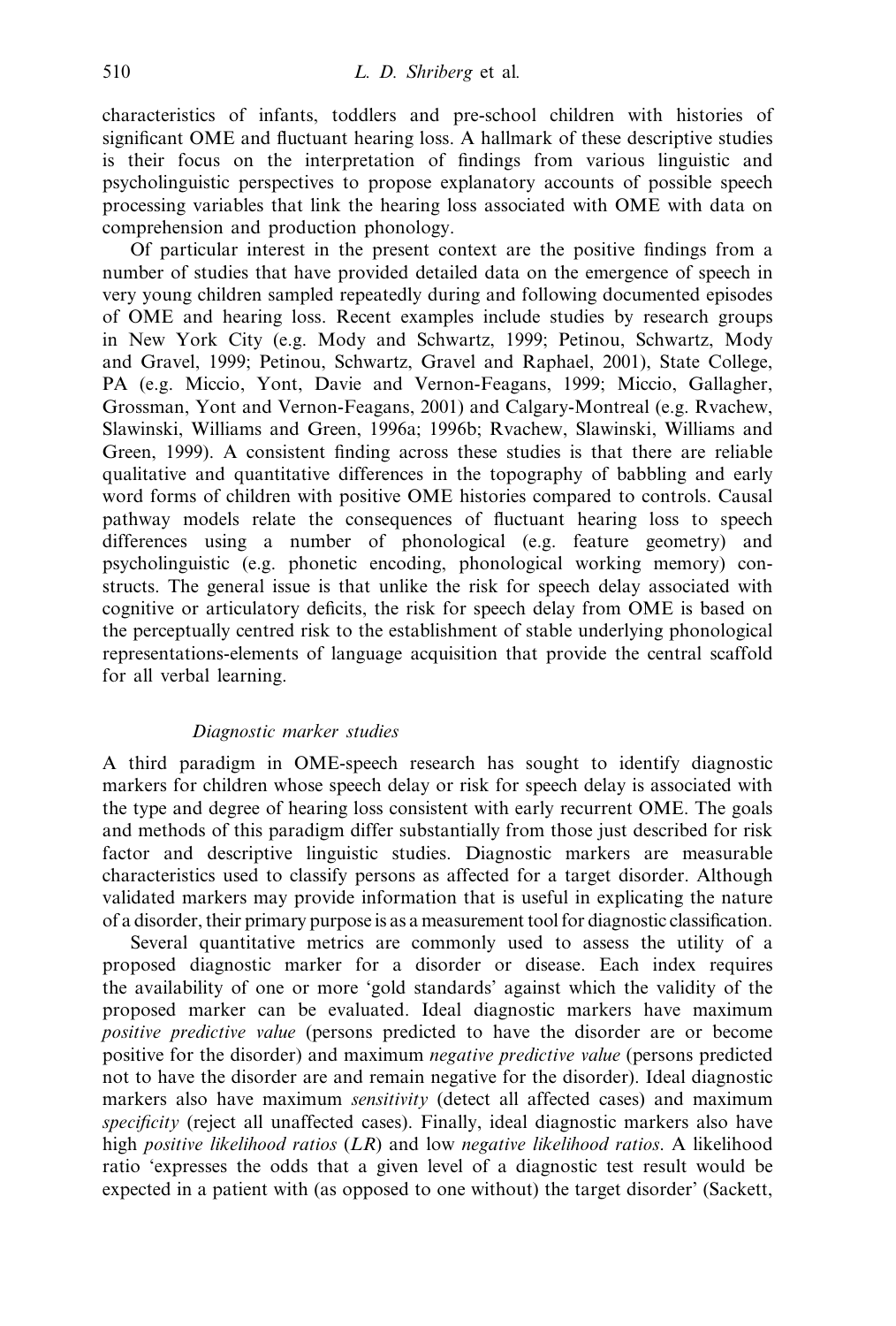Haynes, Guyatt and Tugwell, 1991). For example, a positive LR of 5.5 would indicate that a score at or above the positive range for the marker is 5.5 times as likely to come from a person who has the disorder as from a person who does not have the disorder. In contrast, a negative LR of 0.20 would indicate that a score below the positive range (i.e. a negative test result) is less than two-tenths as likely to come from a person with the disorder as from a person without the disorder. In general, the more rare the target disorder, the wider its range of severity of expression, and the greater its similarity to other disorders in a classification system, the more difficult the task to identify, develop and validate markers with acceptable levels of diagnostic accuracy.

An historical review of one group's attempt to identify diagnostic markers for SD-OME is provided in Shriberg et al. (2003). Essentially, several types of sound changes have been observed to be notably more frequent in children with speech delay and positive histories for OME. The current focus is on one of those observations, described most recently in two reports using risk factor designs to assess causal and predictive relationships between both speech delay and OME (Shriberg, Flipsen *et al.*, 2000), and speech delay and hearing loss associated with OME (Shriberg, Friel-Patti et al., 2000). The observation is that, relative to children with SD and negative OME histories, the intelligibility of children with SD and positive OME histories seems to be notably poorer. The present report describes empirical findings for this potential diagnostic marker of SD-OME. Before proceeding to the study, it is useful to consider two alternative theoretical perspectives on reasons why the speech of children with early frequent OME might be particularly unintelligible.

## Alternative explanatory accounts of SD-OME

## Acoustic-phonetic account

One explanation for the reduced intelligibility observed in children with suspected SD-OME posits specific deficits in these children's representations of the subphonemic features of their ambient language. This acoustic-phonetic account is consistent with the explanatory framework proposed in Shriberg and Smith (1983) and amplified in Shriberg (1987). The explanation for the sound changes observed in word-initial consonants and nasals (in singletons or cluster contexts) was that they were underspecified in children's underlying representations due to their reduced perceptual salience. Thus, the acoustic-phonetic perspective claims that reduced intelligibility in children with SD-OME is a consequence of these children's failure to discriminate, store and reproduce the many subtle acoustic contrasts necessary for the listener to track meaning. The perceptual deficits in this causal chain are the fluctuant and degraded auditory signals presented to the cochlea during a significant number of lengthy episodes of OME.

# Mediated account

An alternative account for the locus of observed reduced intelligibility in children with suspected SD-OME, the *mediated* account, is that the fluctuant hearing loss in OME engenders diffuse cognitive-linguistic effects, affecting in turn speech perception and speech production. For example, deletions of /h/ in unstressed monosyllabic pronouns (e.g. *him, his, her*) could occur as the direct consequence of failure to correctly represent the initial consonant in these words (as posited in the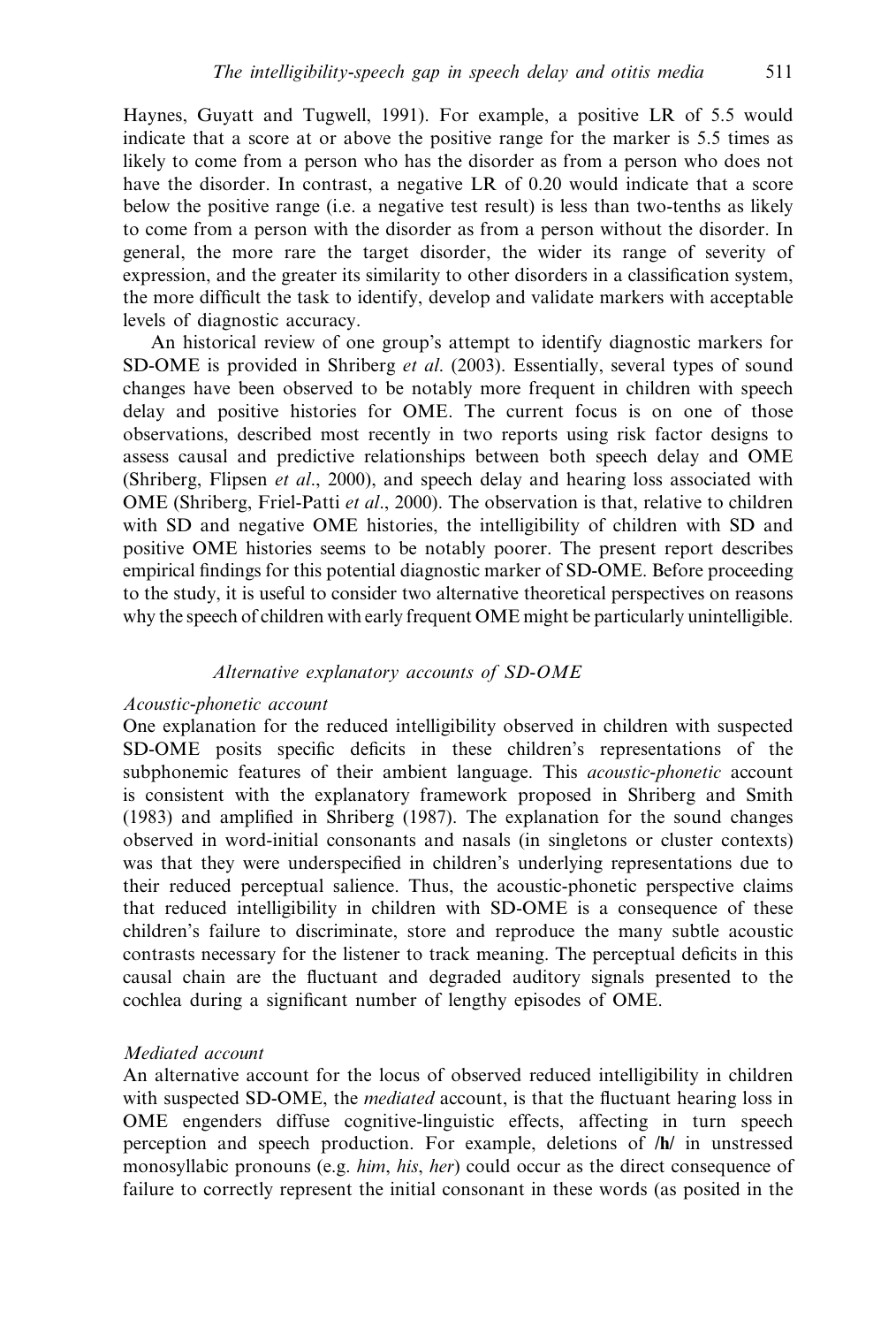direct account above). Alternatively, such deficits in children with SD-OME could be due to complex interactions affecting language acquisition, in this case acquisition of the pronoun system (as posited in the mediated account). Although the acoustic-phonetic account of the intelligibility deficit associated with SD-OME is more consistent with the possibility of identifying a diagnostic marker than the mediated account, several considerations support the theoretical coherence of the mediated account.

# Support for a mediated effects account

One observation that supports a mediated account of intelligibility deficits in SD-OME is the diversity of speech error profiles reported for persons with sensorineural hearing impairments (e.g. Levitt and Stromberg, 1983; Osberger, 1992; Stoel-Gammon and Kehoe, 1994). Persons with similar types and degrees of hearing loss may have large individual differences in their speech production, as assessed using perceptual and instrumental methods. Crucially, there does not appear to be a set of diagnostic markers with the requisite sensitivity and specificity to discriminate speech disorder associated with mild hearing loss from other forms of speech disorder. Significant individual differences in the speech patterns of persons with relatively stable hearing loss would seem to support the validity of mediated rather than direct acoustic-phonetic effects explanatory models.

A second observation in support of a mediated account concerns research in a topic termed *clear speech* (e.g. Picheny, Durlach and Braida, 1986; 1989; Krause and Braida, 1995; Howell and Bonnett, 1997). Reports in this literature indicate that typical speakers readily learn how to adjust their speech to become more intelligible and that these adjustments are reflected in acoustic properties of speech. These pragmatically driven adjustments in the service of intelligibility involve tradeoffs at subphonemic and suprasegmental levels. Constraints on the deployment of such adjustments by children with histories of OME are conceptually less consistent with an acoustic-phonetic account of the intelligibility deficit, but quite consistent with a mediated, constructivist perspective. This latter account would predict that children with  $OME +$  histories would be significantly less active in monitoring for intelligibility (Shriberg and Kwiatkowski, 1990). Shriberg (1987) and Paul (1995) have discussed the construct of tuning in and tuning up to capture the two-step process that presumably must occur for speakers to achieve and maintain intelligible speech.

Finally, in support of a mediated account, recent structural equation findings in Shriberg, Friel-Patti et al. (2000) indicated that the effects of early fluctuant hearing loss on later speech status were significantly and substantially mediated by a child's concurrent language status. As reviewed previously, such findings supporting a multifactorial risk model for speech delay appear to be among the most often discussed conclusions of the many recent large-scale epidemiologic studies. Thus, the preponderance of research findings would argue against the perspective that essentially autonomous, acoustic-phonetic deficits in the speech signal underlie the intelligibility deficits observed in children with histories of  $\text{OME}+$ . This issue will be examined in the discussion of the present findings.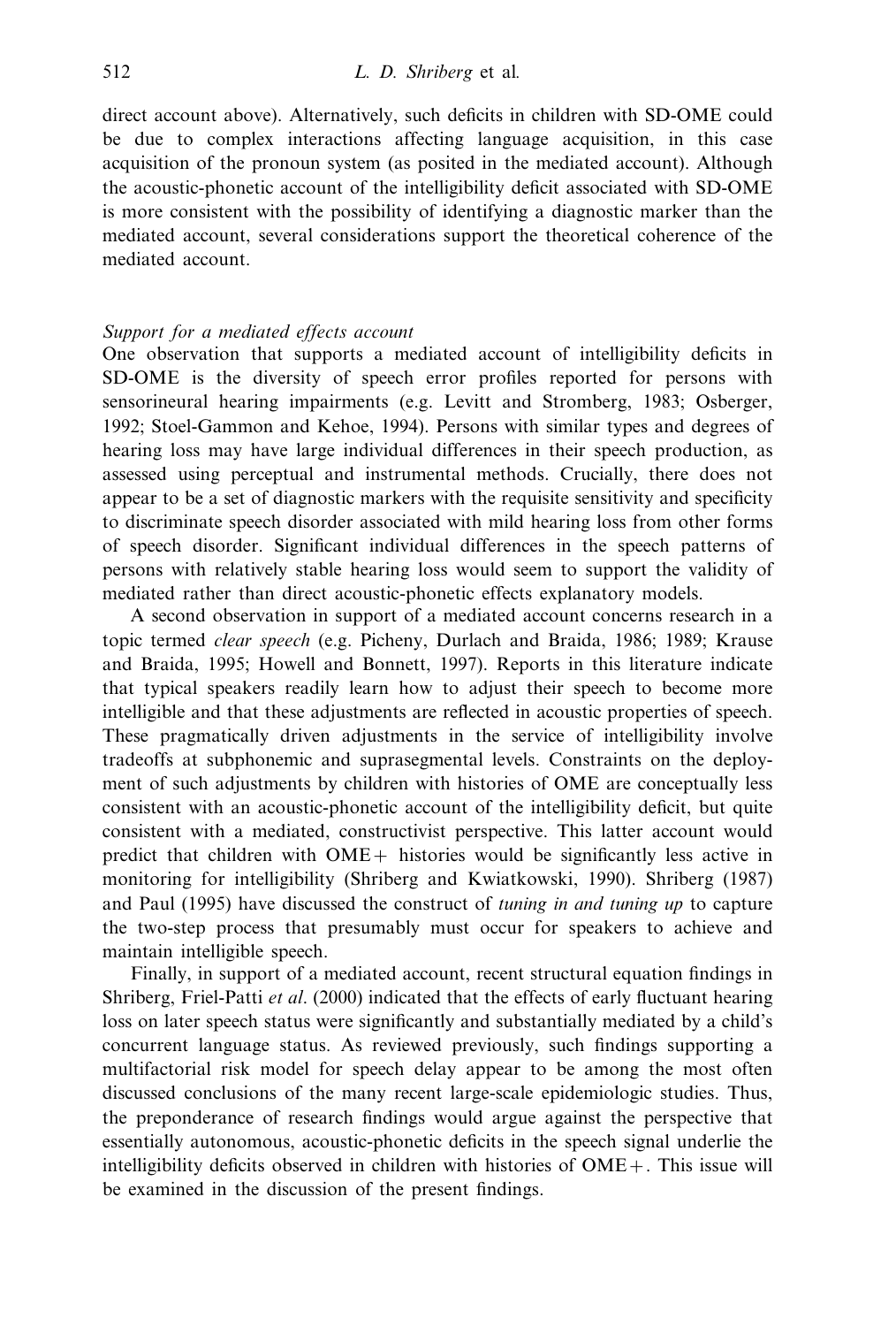## Statement of purpose

The goal of the present study was to determine if samples of children with SD-OME have lower average intelligibility than samples of children with other forms of speech delay, and if so, whether intelligibility itself (or a metric derived from intelligibility) might meet customary criteria for a diagnostic marker of SD-OME. As in other studies of child speech-sound disorders of currently unknown origin, the design included auditory-perceptual data reduction methods that were sensitive to both clinical and subclinical speech errors and differences (cf. Shriberg, 1993, Appendix).

#### Method

#### **Participants**

To maximize the generalizability of findings, the study was designed to use the type of OME information that is typically available in clinical intake questionnaires and

Table 1. Gender and age characteristics for Studies 1–4, including information on the severity subgroups

|                       | Total Group |               |                   |               |               |                  | <b>OME Severity Subgroup</b> Speech Severity Subgroup |        |                  |
|-----------------------|-------------|---------------|-------------------|---------------|---------------|------------------|-------------------------------------------------------|--------|------------------|
|                       |             | $OME + OME -$ | $\boldsymbol{p}$  |               | $OME + OME -$ | $\boldsymbol{p}$ | $OME +$                                               | $OME-$ | $\boldsymbol{p}$ |
| Sample 1              |             |               |                   |               |               |                  |                                                       |        |                  |
| $\boldsymbol{n}$      |             |               |                   |               |               |                  |                                                       |        |                  |
| <b>Boys</b>           | 20          | 36            | $< 0.49^{\rm a}$  |               |               |                  | 9                                                     | 17     | $< 0.72^{\rm a}$ |
| Girls                 | 13          | 16            |                   |               |               |                  | 3                                                     | 10     |                  |
| Total                 | 33          | 52            |                   |               |               |                  | 12                                                    | 27     |                  |
| Age (months)          |             |               |                   |               |               |                  |                                                       |        |                  |
| $\boldsymbol{M}$      | 49.5        | 52.3          | $< 0.12^b$        |               |               |                  | 48.2                                                  | 51.2   | $< 0.28^{\rm b}$ |
| SD                    | 7.8         | 8.5           |                   |               |               |                  | 7.6                                                   | 9.0    |                  |
| Sample 2              |             |               |                   |               |               |                  |                                                       |        |                  |
| $\boldsymbol{n}$      |             |               |                   |               |               |                  |                                                       |        |                  |
| <b>Boys</b>           | 10          | 8             | $< 1.00^{\rm a}$  | $\frac{2}{7}$ | 5             | $< 0.34^{\rm a}$ |                                                       |        |                  |
| Girls                 | 9           | $\mathbf{8}$  |                   |               | 4             |                  |                                                       |        |                  |
| Total                 | 19          | 16            |                   | 9             | 9             |                  |                                                       |        |                  |
| Age (months)          |             |               |                   |               |               |                  |                                                       |        |                  |
| $\boldsymbol{M}$      | 43.7        | 43.6          | ${<}0.93^{\rm b}$ | 43.6          | 42.9          | $< 0.73^{\rm b}$ |                                                       |        |                  |
| SD                    | 3.6         | 3.7           |                   | 3.9           | 4.3           |                  |                                                       |        |                  |
| Sample 3              |             |               |                   |               |               |                  |                                                       |        |                  |
| $\boldsymbol{n}$      |             |               |                   |               |               |                  |                                                       |        |                  |
| <b>Boys</b>           | 9           | 16            | $\rm < 1.00^a$    | 8             | 8             | $< 1.00^{\rm a}$ | 7                                                     | 5      | $< 1.00^a$       |
| Girls                 | 10          | 15            |                   | 6             | 6             |                  | 6                                                     | 4      |                  |
| Total                 | 19          | 31            |                   | 14            | 14            |                  | 13                                                    | 9      |                  |
| Age (months)          |             |               |                   |               |               |                  |                                                       |        |                  |
| $\boldsymbol{M}$      | 55.8        | 57.5          | ${<}0.43^{\rm b}$ | 56.5          | 57.6          | $< 0.69^{\rm b}$ | 56.9                                                  | 58.1   | $< 0.70^{\rm b}$ |
| SD                    | 7.2         | 7.2           |                   | 7.2           | 7.0           |                  | 7.6                                                   | 7.4    |                  |
| Sample 4 <sup>c</sup> |             |               |                   |               |               |                  |                                                       |        |                  |
| $\boldsymbol{n}$      |             |               |                   |               |               |                  |                                                       |        |                  |
| <b>Boys</b>           | 7           | 19            | ${<}0.77^{\rm a}$ | 7             | 6             | $< 0.43^{\rm a}$ | 3                                                     | 16     | $< 0.32^{\rm a}$ |
| Girls                 | 8           | 29            |                   | 8             | 3             |                  | 9                                                     | 20     |                  |
| Total                 | 15          | 48            |                   | 15            | 9             |                  | 12                                                    | 36     |                  |

Note: Dashes indicate that there was no OME severity subgroup or no Speech severity subgroup for the study sample.

<sup>a</sup>Fisher exact tests; <sup>b</sup>two-sample t tests; <sup>c</sup>all participants were 36 months of age.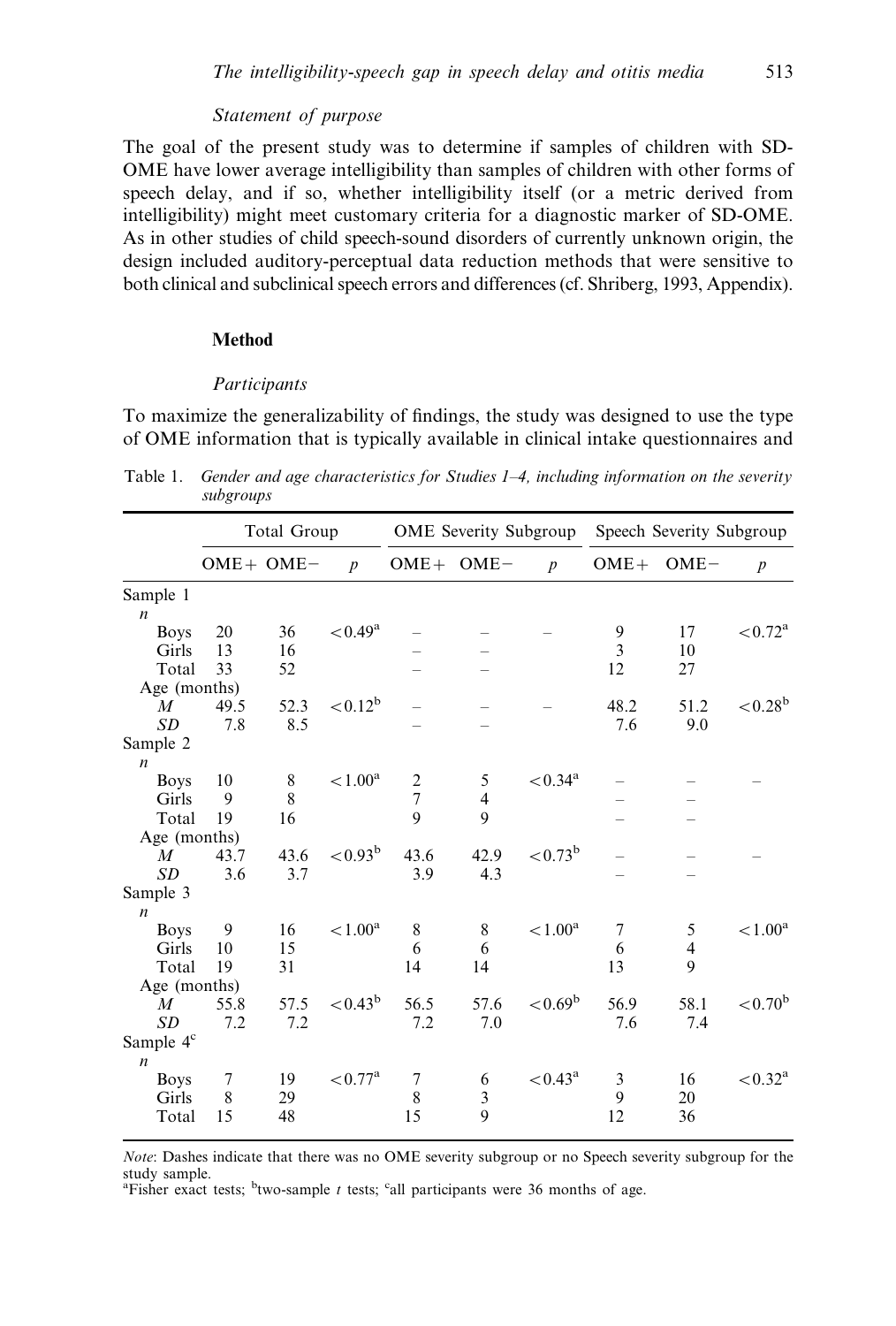assessment data. The following paragraphs describe the four cohorts of children (Samples 1–4) with typical and atypical speech development whose conversational speech samples and associated clinical records comprised the data of this study. Summary descriptive data for the four participant samples are provided in table 1.

#### Sample 1: children with delayed speech

A database of children who had been treated and/or assessed at the University of Wisconsin-Madison Phonology Clinic was searched to identify children whose case history and intervention histories included ample documentation of significant OME. Case records information was available for 25 variables that chronicled children's OME histories, including otolaryngologic, audiologic and tympanometric information on frequency, type and severity of OME episodes, history of insertion of pressure equalization tubes, and questionnaire data on caregivers' observations about their children's hearing (cf. Shriberg and Kwiatkowski, 1994).

From a total of 212 children for whom standard conversational speech samples had been obtained, 33 children were identified who had significant histories of  $\overline{OME}$  ( $\overline{OME}$  +). Episodes of middle ear involvement occurred early and frequently in each child, with many children receiving pressure equalization tubes after antimicrobial regimens failed to resolve recurrent OME. A total of 52 children with speech delay who were in the same age range and gender distribution were selected as controls  $(OME-)$ . The inclusionary criterion for this group was a history indicating zero to no more than three episodes of OME by the age at which the conversational speech sample was obtained. As the goal was to examine the data for evidence of a diagnostic marker for SD-OME, there was no attempt to control for any other individual difference variable other than age and gender in the case history information.

## Samples 2–4: children with typically developing speech

Data from three other samples of children whose OME histories were well documented were also assembled for the goals of the present study. All children were free of major physical, cognitive or psychosocial involvements. Complete descriptions of ascertainment and subject characteristics are available in the reference cited for each study sample.

Sample 2 was a cohort of 35 children whose health had been followed since birth in a university paediatrics clinic. Using criteria for the 36-month OME histories described in Shriberg, Flipsen *et al.* (2000), 19 children were selected for an OME + subgroup (6 weeks or more of involvement by 3 years of age), and 16 children were selected for an OME – subgroup (0–6 weeks of involvement by 3 years of age).

Sample 3 was a group of 50 Native American children whose health had been followed since infancy in their tribal health clinic. Using the OME history criteria described in Shriberg, Flipsen *et al.* (2000), 19 children were classified as OME+  $(6-23 \text{ medical treatments})$ , and 31 children were classified as OME $-$  (0–1 medical treatments).

Sample 4 was a subsample of 63 infants whose health and hearing status had been followed since 2 months of age in a private paediatrics practice participating in a study of otitis media and language (Friel-Patti and Finitzo, 1990). Using audiological criteria developed in the original study and described in Shriberg, Friel-Patti et al. (2000), children were divided into OME + and OME - subgroups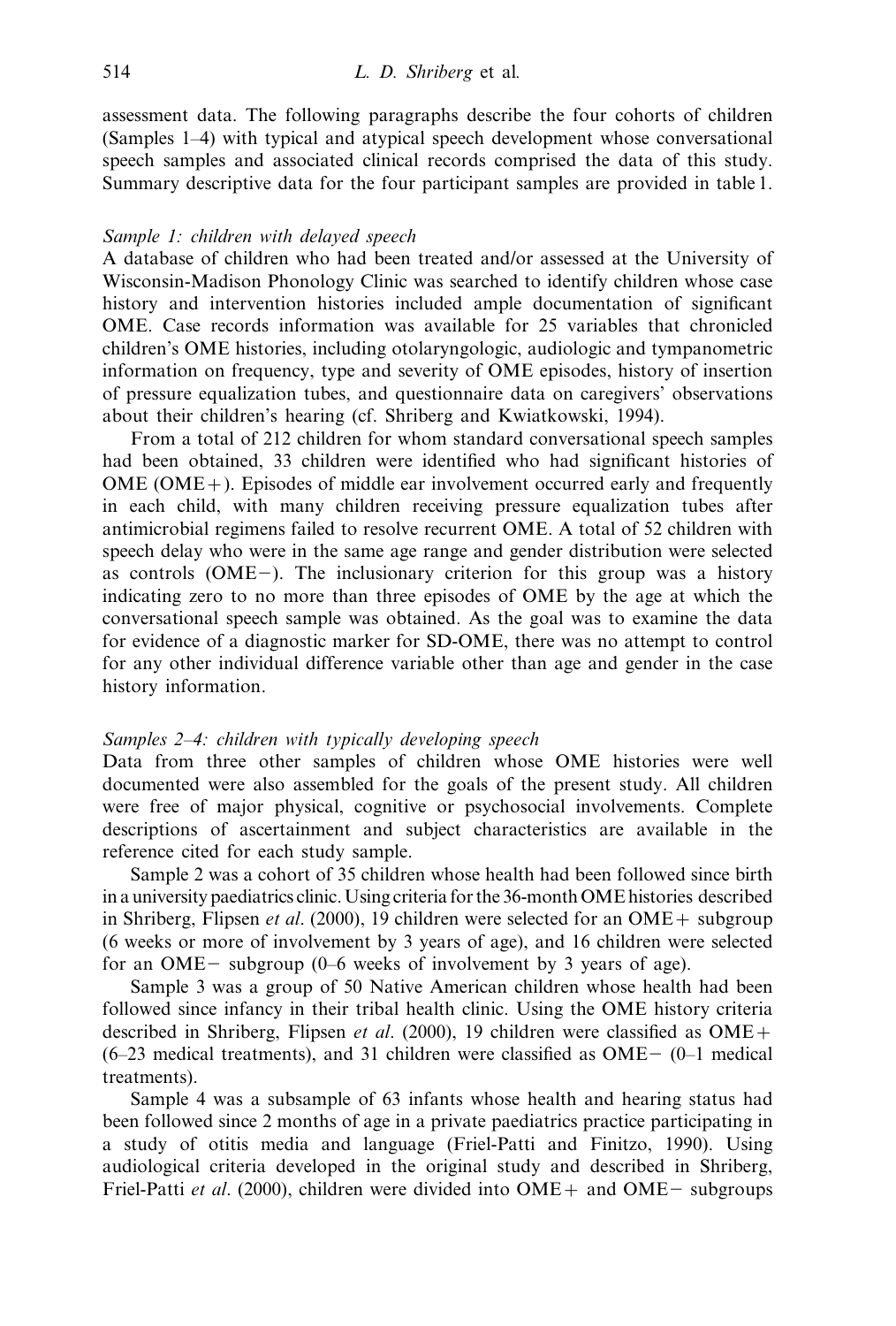based on average hearing levels higher or lower than 20 dB HL, respectively, at 12–18 months. Average hearing levels were also available for children from 6 to 12 months. However, the present study used the 12–18 month average hearing levels because findings indicated that hearing levels in this later period were more associated with speech development at 3 years of age (Shriberg, Friel-Patti et al., 2000). A total of 15 children had greater than 20 dB average hearing levels  $(OME+)$  from 12 to 18 months and 48 children had 20 dB or lower average hearing levels  $(OME-)$  during this period.

## OME severity subgroups

As suggested previously, ideal diagnostic markers are sensitive to the full range of a disorder's severity of expression. To assess the possibility that intelligibility as a marker was sensitive to only the most severe OME involvement (a proxy for frequently poorer hearing levels), subsamples termed OME severity subgroups were assembled for three of the four study samples. OME severity subgroups were not assembled for Sample 1, because in comparison to the systematic medical records in the other three study samples, the records in the database were considered insufficient for this subanalysis. In Sample 2, nine children with at least 18 weeks of medically confirmed OME involvement (range =  $18-58$  weeks, M =  $26.4$ , SD =  $12.8$ ) comprised the OME+ severity subgroup (see table 1), and nine children with  $0-2$ weeks of involvement  $(M=1.1, SD=1.1)$  comprised the OME- comparison subgroup. For Sample 3, the two OME severity subgroups were assembled from a subset of 28 children with the most detailed medical records. The number of medical treatments for middle ear disease for the  $14$  children in the OME+ subgroup ranged from six to 23, with the remaining 14 children in the  $OME$ subgroup having 0–1 medical treatments. Hearing level criteria were used to assemble OME severity subgroups for Sample 4, because hearing levels from 6 to 18 months were available, and prior findings indicated that hearing levels were more strongly associated with later speech-language status than with episodes of OME (Shriberg, Friel-Patti et al., 2000). Average hearing levels from 12 to 18 months were inspected for appropriate cut-off values, relative to the 20 dB HL criterion dividing  $HL+$  from  $HL-$  in the total group comparisons. A total of 15 children, whose average hearing levels from the age of 12-18 months were equal to or greater than  $20 \text{ dB}$  HL, were designated as the OME $+$  severity subgroup, and nine children whose average hearing levels were less than 10 dB HL during this period were designated as the  $OME$  - severity subgroup.

Table 1 provides information on the number and gender of children in the four samples, including descriptive and inferential statistics for the OME severity subgroups and for the speech severity subgroups (to be described). All children were within the normal range in cognitive development. Fisher exact and twosample  $t$  tests indicated that there were no statistically significant differences in the gender or ages of children in any of the total group or subgroup comparisons.

## Speech assessment

### Assessment and transcription

Conversational speech samples for each child in samples 1–3 had been obtained following procedures described in Shriberg and Kwiatkowski (1980). Sony 5000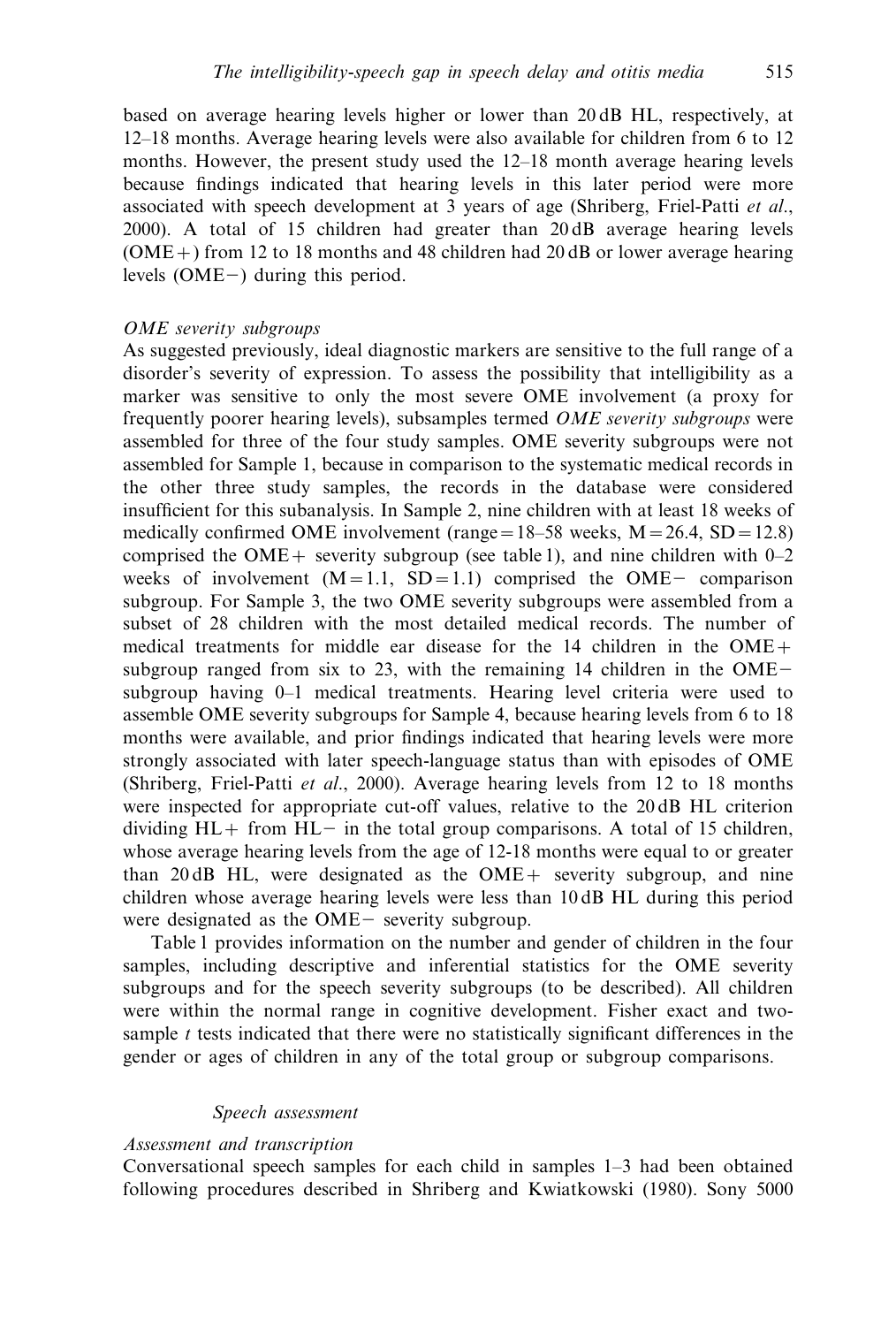audiocassette recorders, matching external microphones and high-quality analogue audiocassette tapes were used, with mouth-to-microphone distance monitored at approximately 15 cm. The conversational samples for Sample 4 were obtained following the guidelines recommended for free speech sampling in Miller and Chapman (1986). Two experienced transcribers used Dictaphone Model 2550 play back devices to transcribe the speech samples, using a system of narrow phonetic transcription (Shriberg and Kent, 1995) and conventions developed for research in child phonology. Transcribers were permitted at least three repetitions of a string of speech to attempt to gloss what the child had intended to say and were aided by the glossing and comments recorded online by the examiner. The transcriber may or may not have agreed with the examiner's gloss. A set of asterisk conventions was used to indicate syllables and words that remained unintelligible after three or more replays. The resulting transcripts were formatted for computer analysis using enhancements to the PEPPER suite (Shriberg, Allen, McSweeny and Wilson, 2001).

Point-by-point percentages of agreement data for the transcribers in these four study samples have been reported in detail in the reference citations and in a prior report on the reliability of broad and narrow phonetic transcription of consonants and vowels/diphthongs (McSweeny and Shriberg, 1995). For a representative sample of 32 conversational speech samples, interjudge percentage of agreement for consonant transcription was approximately 90%–95% (broad transcription) and 74%–85% (narrow transcription); for vowels/diphthongs, the range was approximately 86%–97% (broad transcription) and 71%–85% (narrow transcription). The standard error of measurement estimates for the nine speech measures used in this study averaged 1–3 percentage points for the total scores and 3–6 percentage points for developmental sound class subscales (Shriberg, Austin, Lewis, McSweeny and Wilson, 1997a, table 3).

#### Severity of speech involvement

For all of the 233 conversational speech samples in the four studies, software provided scores for each of the 10 measures of articulatory competence described in Shriberg et al. (1997a). Rationale for the use of this suite of metrics in etiological and epidemiological research, in comparison to other available measures such as data from citation-form articulation tests, has been discussed elsewhere (e.g. Shriberg, 1993; Shriberg et al., 1997a, b). Nine of the 10 speech metrics treat articulatory competence as a criterion-referenced continuous trait, with 100% on a metric reflecting maximum articulatory competence. The Intelligibility Index, the primary speech variable in the current study, is a percentage reflecting the proportion of words a transcriber is able to gloss from an audiocassette recording of a child's conversational speech with an examiner. As reviewed elsewhere, the Intelligibility Index percentages provided by this metric are deliberately maximized. That is, glosses are provided both by a professionally trained examiner and by a research transcriber, and the transcriber is allowed multiple repetitions to attempt to recover the child's intended word targets (Shriberg et al., 2001).

#### Speech severity subgroups

To assess the possibility of a diagnostic marker for SD-OME sensitive only to severely speech-involved children, several speech severity subsamples were assembled for each of the four study samples.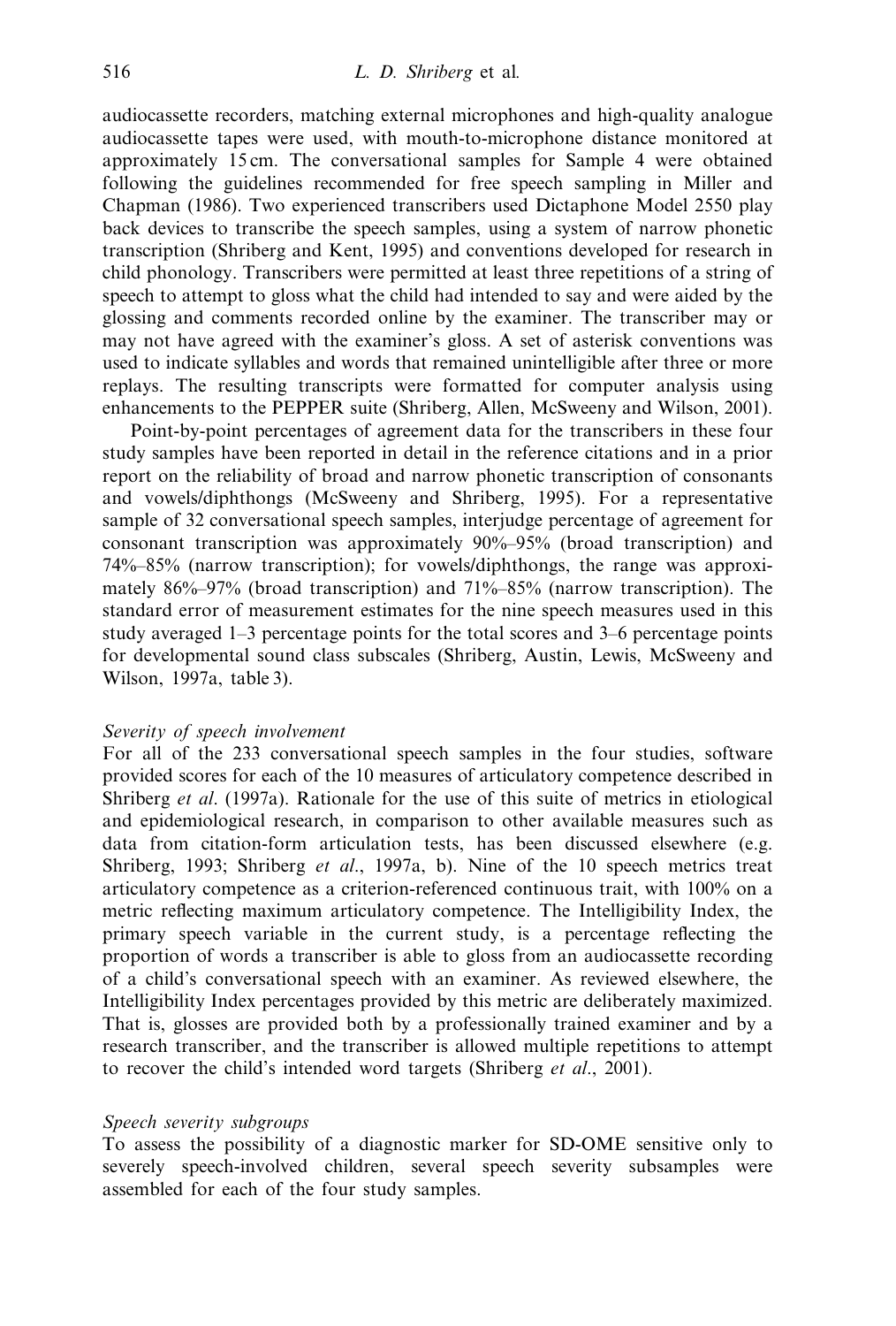Because all children in Sample 1 were speech disordered, a conservative z score for the Percentage of Consonants Correct-Revised (PCC-R) metric (cf. Shriberg et al., 1997b) was used to assemble a speech severity subgroup for this study sample. To be included in the Sample 1 Speech severity subgroup, a child was required to have a z PCC-R score of 5 or more standard deviation units below the mean PCC-R score of typically speaking children of the same age and gender (Shriberg *et al.*, 1997a). A total of 12 children in the OME + subgroup and 27 children in the OME- subgroup met this criterion for severe speech involvement. The mean ages of children in the two Speech severity subgroups were not significantly different from those of the speech-disordered children in the  $OME+$  and OME- subgroups (t  $(25)=1.09$ ,  $p=0.28$ ).

In Samples 2–4, in which the children were not ascertained by speech disorder, the criterion for inclusion in the Speech severity subgroup was a z PCC-R score of  $-1$  or lower relative to the reference data. Only 3 to 4 children in each hearing status group in Sample 2 met this criterion and, therefore, no Speech severity subgroups were assembled for Sample 2. In Sample 3, there were  $13 \text{ OME} +$  and  $9 \text{ OME} -$  children who met the criterion. In Sample 4, 48 of the 63 children had z PCC-R scores at least 1 standard deviation below the mean of the reference data, possibly due to the lowered signal-noise ratios for the audiocassette recordings. Using the 20 dB HL cut-off criterion for OME + and OME –, 12 of the OME + children and 36 of the OME $-$  children had z PCC-R scores below 1 standard deviation from the reference mean. As indicated above, there were no statistically significant differences in the gender or age composition of the Speech severity subgroups.

### Statistical analyses

Distributional and other characteristics of the speech measures (e.g. skew and kurtosis, standard deviation ratios, correlations between means and standard deviations, percentage of 100% scores) have typically not met assumptions for parametric analyses, particularly for comparisons involving small cell sizes. Therefore, although means and standard deviations were used in the descriptive statistics displays, nonparametric Wilcoxon-Mann-Whitney inferential statistics (Siegel and Castellan, 1988) were completed for all between-group comparisons when measures were treated as continuous variables. When treated as a qualitative trait, differences in children's speech competence were tested using two-tailed Fisher exact tests. Given the theoretical and applied goals, it was considered equally important to avoid both Type I and Type II errors. Therefore, rather than using family-wise criteria to set significance levels (i.e. Bonferroni corrections), the decision was to acknowledge all obtained  $p$  values at the 0.05 level or less as statistically significant. However, to be considered a candidate diagnostic marker, any statistically significant finding identified in Sample 1 (children with speech disorder) must have been replicated in at least one of the other three study samples (children unselected for speech disorder).

## **Results**

#### Speech and Intelligibility

## Sample 1

Table 2 is a summary of findings for Sample 1 (participants with Speech Delay) on the nine speech metrics and their subscales, including the Intelligibility Index. The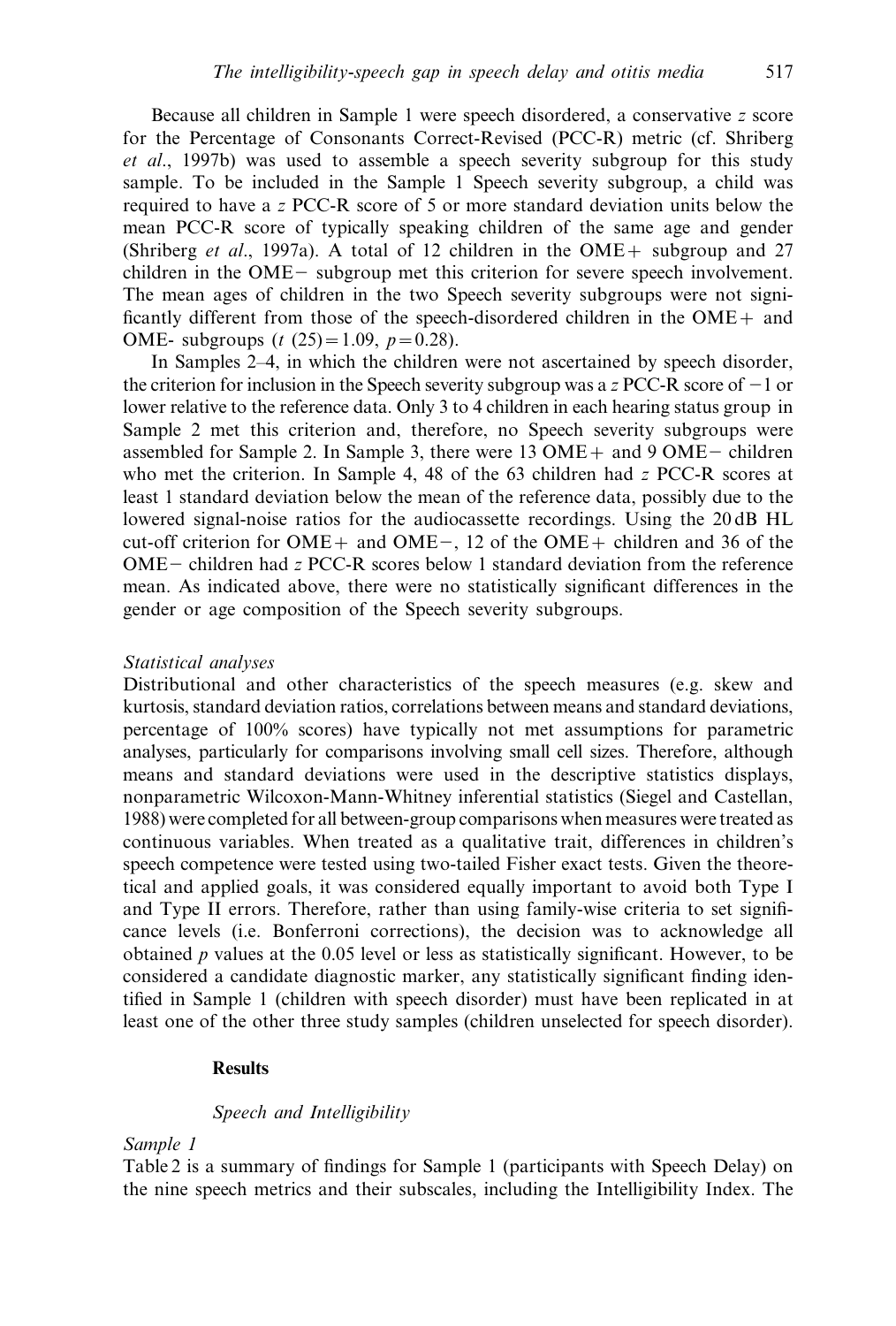|              | Sample 1         |                             |      |      |                          |      |                             |      |           |                  |
|--------------|------------------|-----------------------------|------|------|--------------------------|------|-----------------------------|------|-----------|------------------|
|              | Total group      |                             |      |      | Speech severity subgroup |      |                             |      |           |                  |
|              |                  | OME+ $(n=33)$ OME- $(n=52)$ |      |      |                          |      | OME+ $(n=12)$ OME- $(n=27)$ |      |           |                  |
|              | $\boldsymbol{M}$ | SD                          | M    | SD   | $\boldsymbol{p}$         | M    | <b>SD</b>                   | M    | <b>SD</b> | $\boldsymbol{p}$ |
| <b>PCC</b>   |                  |                             |      |      |                          |      |                             |      |           |                  |
| Early        | 90.7             | 8.2                         | 88.3 | 7.8  | 0.075                    | 84.5 | 10.0                        | 83.7 | 8.0       | 0.703            |
| Middle       | 73.5             | 15.2                        | 66.6 | 15.1 | $0.042*$                 | 63.1 | 15.2                        | 56.4 | 11.2      | 0.148            |
| Late         | 18.3             | 14.2                        | 12.1 | 9.0  | 0.074                    | 7.0  | 8.2                         | 10.5 | 7.2       | 0.100            |
| Total        | 67.0             | 9.8                         | 61.1 | 7.5  | $0.002\dagger$           | 57.6 | 7.6                         | 56.2 | 6.3       | 0.637            |
| PCC-A        |                  |                             |      |      |                          |      |                             |      |           |                  |
| Middle       | 73.7             | 15.1                        | 66.7 | 15.2 | $0.037*$                 | 63.3 | 15.1                        | 56.4 | 11.2      | 0.148            |
| Late         | 35.4             | 19.4                        | 36.7 | 18.6 | 0.699                    | 19.6 | 15.7                        | 25.0 | 13.9      | 0.136            |
| Total        | 71.8             | 10.3                        | 68.2 | 10.4 | 0.100                    | 61.3 | 8.2                         | 60.3 | 7.4       | 0.584            |
| PCC-R        |                  |                             |      |      |                          |      |                             |      |           |                  |
| Early        | 92.9             | 5.5                         | 90.5 | 7.1  | 0.108                    | 88.4 | 5.5                         | 86.4 | 7.3       | 0.604            |
| Middle       | 76.8             | 14.3                        | 70.8 | 14.7 | 0.068                    | 66.8 | 14.6                        | 61.4 | 12.3      | 0.229            |
| Late         | 38.5             | 19.5                        | 40.6 | 18.9 | 0.586                    | 21.2 | 15.8                        | 28.9 | 14.6      | 0.068            |
| Total        | 74.4             | 9.6                         | 71.5 | 9.6  | 0.154                    | 64.6 | 7.2                         | 64.1 | 6.8       | 0.626            |
| <b>PCI</b>   |                  |                             |      |      |                          |      |                             |      |           |                  |
| Early        | 99.2             | 3.1                         | 97.9 | 6.0  | 0.277                    | 97.8 | 5.0                         | 96.2 | 7.9       | 0.636            |
| Middle       | 80.6             | 14.0                        | 78.7 | 17.1 | 0.893                    | 74.9 | 16.3                        | 71.9 | 17.7      | 0.692            |
| Late         | 58.1             | 24.0                        | 60.3 | 21.1 | 0.564                    | 40.6 | 21.0                        | 50.6 | 20.0      | 0.085            |
| Total        | 80.4             | 10.9                        | 80.0 | 11.3 | 0.921                    | 72.4 | 10.8                        | 74.2 | 11.0      | 0.563            |
| <b>PVC</b>   | 91.4             | 4.6                         | 91.0 | 4.1  | 0.606                    | 89.4 | 6.3                         | 90.2 | 4.6       | 1.000            |
| <b>PVC-R</b> | 94.0             | 4.0                         | 93.8 | 3.9  | 0.881                    | 92.1 | 5.2                         | 92.7 | 4.4       | 0.927            |
| <b>PPC</b>   | 77.0             | 6.6                         | 73.2 | 5.0  | $0.003\dagger$           | 70.7 | 5.6                         | 70.1 | 4.5       | 0.625            |
| PPC-R        | 82.5             | 6.3                         | 80.6 | 6.4  | 0.203                    | 75.9 | 4.4                         | 75.8 | 4.9       | 0.879            |
| Int. Index   | 84.6             | 15.1                        | 92.6 | 6.7  | $0.019*$                 | 79.5 | 18.7                        | 91.2 | 7.0       | 0.143            |

Table 2. Summary of Sample 1 findings for the nine speech metrics

 $*_{p}<0.05;$   $\dagger p<0.01$ .

Table 3. Summary statistical data for the Intelligibility-Speech Gap<sup>a</sup> as a diagnostic marker for speech delay associated with otitis media with effusion $\mathbf{b}$ 

| Metric                    | Obtained Value | 95% Confidence Interval for<br>the Classification Rule |  |  |  |
|---------------------------|----------------|--------------------------------------------------------|--|--|--|
| Positive Predictive Value | 0.74           | $0.60 - 0.89$                                          |  |  |  |
| Negative Predictive Value | 0.86           | $0.77 - 0.96$                                          |  |  |  |
| Sensitivity               | 0.79           | $0.65 - 0.93$                                          |  |  |  |
| Specificity               | 0.83           | $0.72 - 0.93$                                          |  |  |  |
| Diagnostic Accuracy       | 0.81           | $0.73 - 0.90$                                          |  |  |  |
| Positive Likelihood Ratio | 4.6            | $2.5 - 8.5$                                            |  |  |  |
| Negative Likelihood Ratio | 0.25           | $0.13 - 0.50$                                          |  |  |  |

<sup>a</sup>Intelligibility was measured by the Intelligibility Index; speech was measured by the Percentage of Consonants Correct (PCC) (Shriberg *et al.*, 1997a).<br><sup>b</sup>Classification Rule:  $-0.02 \times$ (Intelligibility Index—PCC)+0.91. If the result is greater than 0.4313,

OME status= $OME +$ .

left columns, termed the Total group comparisons, include all children in each OME subgroup, and the right columns include data for the Speech severity subgroups.

For the Total group analyses, the 33 speech-disordered children with  $OME +$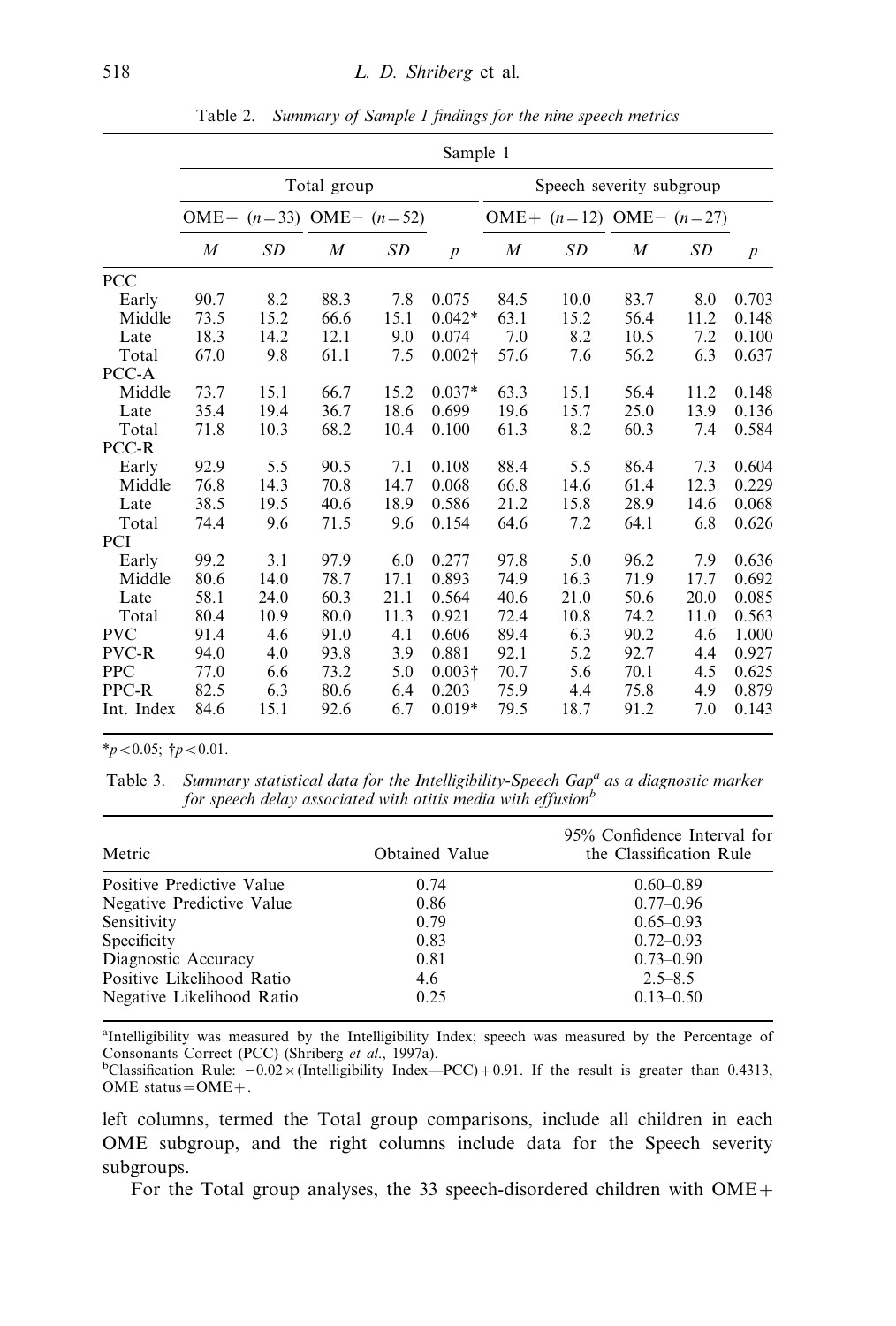histories scored significantly higher than the 52 speech-disordered children with OME – histories on four of the following speech metrics: Percentage of Consonants Correct (PCC)-Middle-8 Consonants and Total Consonants, Percentage of Consonants Correct-Adjusted (PCC-A)-Middle-8 Consonants and Percentage of Phonemes Correct (PPC)-Total Consonants. The PCC scores all consonant deletions, substitutions and distortions as incorrect, whereas the PCC-A scores five common clinical distortions as correct. The PPC scores all consonant and vowel/diphthong deletions, substitutions and distortions as incorrect (cf. Shriberg et al., 1997a). Although only a few of the comparisons were statistically significant, the children with speech disorder and  $OME+$  histories had higher scores than children with speech disorder and OME $-$  histories on 16 of 19 (84.2%) comparisons of the first eight speech measures and their subscales.

In contrast, the 33 children with speech disorder and  $OME +$  histories scored significantly lower ( $p<0.019$ ) than the 52 OME- speech-disordered children on the Intelligibility Index. Recall that the Intelligibility Index indicates the percentage of intelligible words in a conversational sample, that is, the percentage of intended words that the transcriber could gloss with some level of confidence. Children in the OME $+$ subgroup averaged 8 percentage points lower than  $OME-$  children on the Intelligibility Index. Note that the differences in standard deviations shown in table 2 were not a relevant concern for the inferential statistic, the nonparametric Wilcoxon-Mann-Whitney test. Thus, in the Total group, children with histories of  $OME<sub>+</sub>$  had significantly better articulation on four of the speech measures, but significantly poorer intelligibility. Using the PCC total consonants metric, the average difference or gap between intelligibility and PCC scores was considerably smaller for speech-delayed children with OME + histories (84.6% [Intelligibility Index] – 67%  $[PCC] = 17.6\%$  gap) compared to the gap for speech-delayed children with OMEhistories (92.6% [Intelligibility Index] – 61.1% [PCC] = 31.5% gap). As shown in table 2, trends were essentially similar for the Speech severity subgroup analyses (for the  $\text{OME}$  + children, the Intelligibility-Speech gap was 21.9%; for the OME – children, the Intelligibility-Speech gap was 35%), but none of the within-index comparisons was statistically significant.

## Samples 2–4

Although the children in samples 2–4 were not ascertained as speech disordered, a question was whether intelligibility might be lower in  $OME+$  than in  $OME$ children, even for children selected solely on the basis of their histories of OME. Figure 1 is a graphic summary of the comparisons for all four samples, including Total group OME+ versus OME- comparisons, and where appropriate, OME severity subgroups and Speech severity subgroups. As indicated in figure 1, the trends for all 10 of the comparisons indicated that children with  $OME +$  histories had lower Intelligibility Index scores than children with OME – histories. A total of 6 of the 10 comparisons were statistically significant at the 0.05 level or higher. This pattern of significant differences indicated that lowered intelligibility in the  $OME+$ subgroups was not found only in children with the most severe speech involvement or only in groups of children ascertained for speech disorder. Rather, statistically significant differences in intelligibility were obtained for the Total group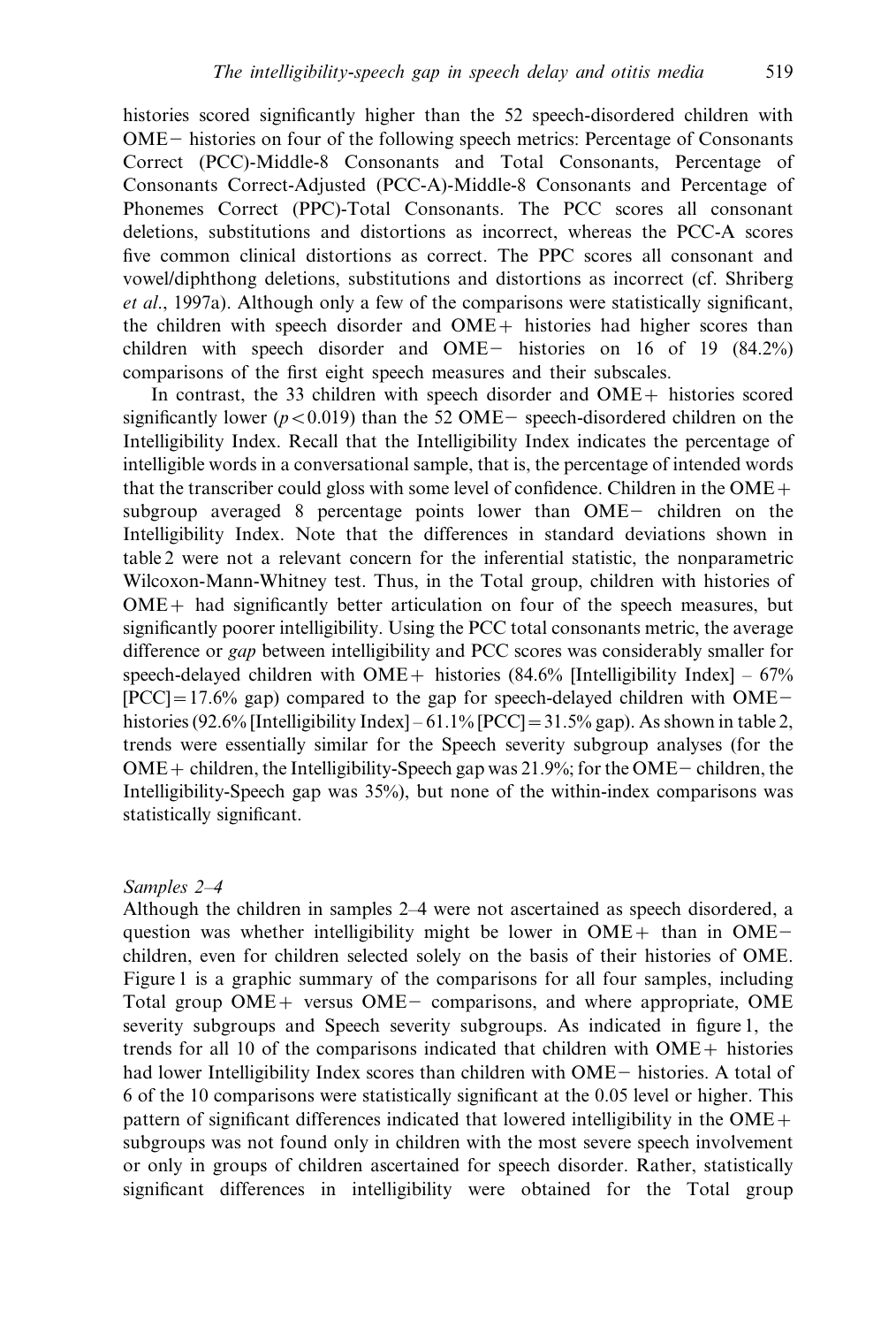

Figure 1. Intelligibility Index comparisons for children with positive  $(OME+$ ) versus negative ( $OME-$ ) histories of otitis media with effusion in four study samples.

comparisons in Sample 1, for Total group and OME severity comparisons in Sample 3, and for all three comparisons in Sample 4 (the youngest participants).

## Diagnostic marker analyses

A series of diagnostic marker analyses was completed for the 85 children in Sample 1, the only one of the four samples that included children with SD as ascertained from a clinical population. The goal was to determine whether differences between a child's Intelligibility Index and any of the speech scores might have potential as a diagnostic marker for SD-OME. The analyses included logistic regression and machine learning techniques (PolyAnalyst 3.0) to differentiate the two groups on the clinical validity measures. One analysis in each series used difference scores between the two domains, which retained the absolute magnitudes of differences. A second analysis converted differences to ratios, effectively standardizing for the absolute differences in percentages. In view of the many uncontrolled methodological issues in these retrospectively assembled data, a minimum of 75% accuracy was selected as a promising criterion level for analysis results on the first measurement criteria reviewed at the outset of this paper: positive and negative predictive values and sensitivity and specificity (also the average of sensitivity and specificity, termed *diagnostic accuracy*). Specificity findings were limited to the comparison between  $OME+$  and  $OME-$  histories, as none of the other etiological subtypes of speech disorder of currently unknown origin included in the Speech Disorders Classification System (Shriberg et al., 1997b) were differentiated in Sample 1. We were also interested in the positive and negative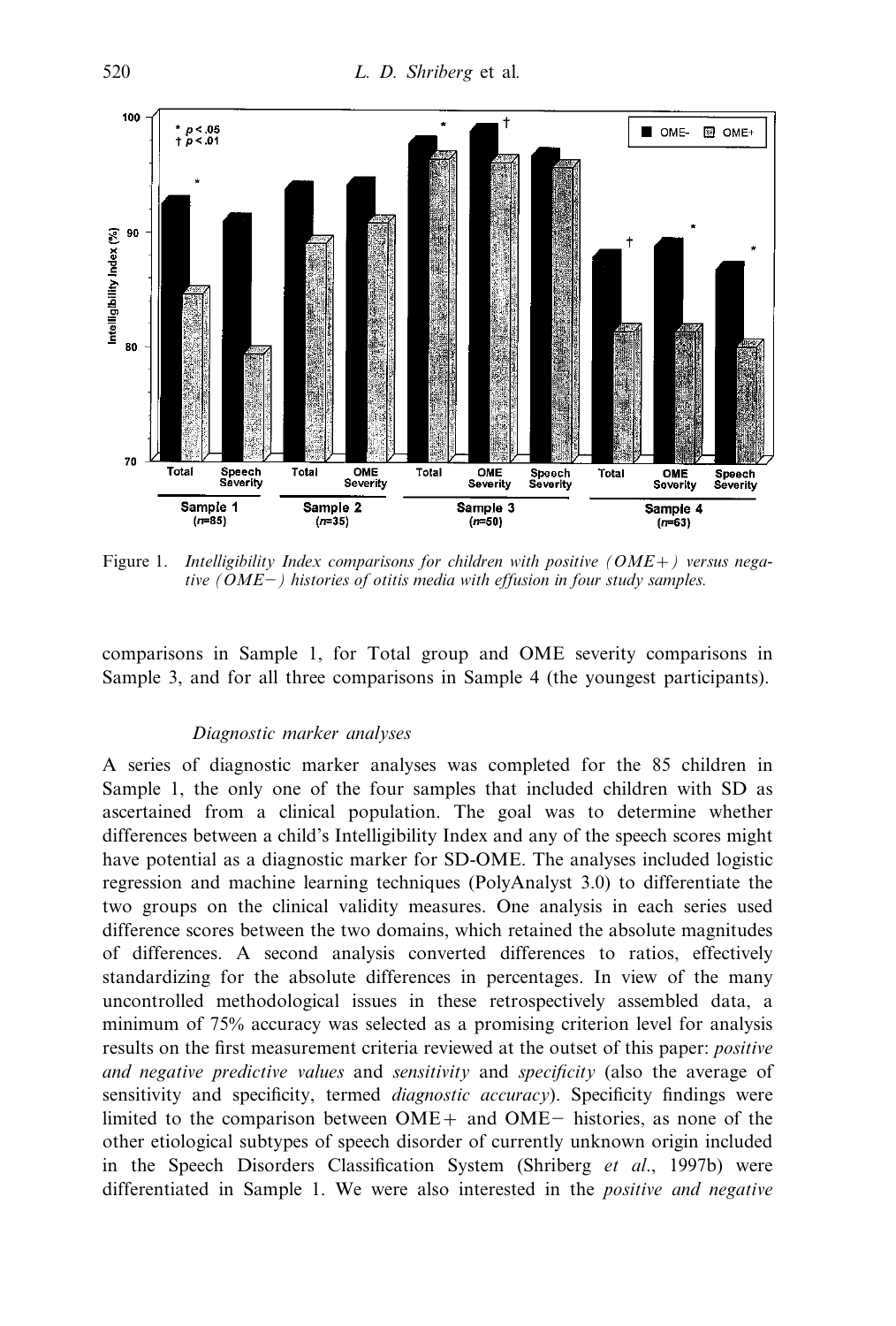likelihood ratios associated with a marker, but no minimal criteria for diagnostic accuracy were set.

Table 3 is a summary of the findings from these analyses. As noted in the group findings, a diagnostic marker termed the Intelligibility-Speech Gap (hereafter, the I-S gap) yielded the best discrimination on the five clinical metrics and best positive and negative likelihood ratios. Discrimination accuracy values ranged from 74% to 86%, with the expectedly wide confidence intervals for the logistic regression likely associated with the relatively small cell sizes in this study. The prediction rule accurately identified 27 of the 33 OME + cases (sensitivity) and 43 of the 52 OME cases (specificity). If used as a diagnostic marker, the I-S gap would have correctly predicted OME status for 26 of the 35 positive I-S gap results (positive predictive value) and 43 of the 50 negative I-S gap results (negative predictive value). As indicated by the likelihood ratios, a positive score on the I-S gap marker is 4.6 times as likely to be obtained by a child with SD and an  $OME +$  history than by a child with SD and an OME $-$  history. Finally, as shown in table 3, a child with SD whose I-S gap falls into the negative marker range is less than three-tenths as likely to have an OME $+$  history than an OME $-$  history.

## **Discussion**

Some methodological constraints on the present findings are important to consider before proceeding to a discussion of the group and diagnostic accuracy findings for the Intelligibility-Speech gap.

## Method issues

#### Phonetic transcription and recording media

A possible methodological explanation for the higher speech production scores but lowered intelligibility observed in children with suspected SD-OME is that auditory-perceptual speech data (i.e. transcripts from narrow phonetic transcription) are not sufficiently sensitive to the acoustic correlates of reduced intelligibility. That is, transcription may underestimate those speech behaviours associated with OME that attenuate intelligibility. Although broad phonetic transcription has adequate to excellent point-to-point agreement (80%–90%), narrow phonetic transcription may not have the sensitivity or reliability (60%–70%) needed for analysis of minimal sound changes (Shriberg and Lof, 1991; McSweeny and Shriberg, 1995).

In a discussion of validity and reliability problems in phonetic transcription, Cucchiarini (1996) has noted that the fundamental problem is that transcription forces a nominal classification (i.e. diacritic symbolization) of events that are inherently continuous (see also Kent, 1996; Connolly, 1997). Acoustic analyses, which do provide continuous values on speech variables, may be needed for parametric descriptions of speech in OME, much as acoustic differences associated with intelligibility have been widely studied in persons with deficits in speech motor control (e.g. Ziegler and Hartmann, 1996; Weismer, 1997).

Studies currently in process indicate that the recording media and transcript analysis procedures used in studies of child speech-sound disorders are sources of potential variance requiring controlled study. As has occurred in the study of other communicative disorders, a shift to digital recording and transcription aided by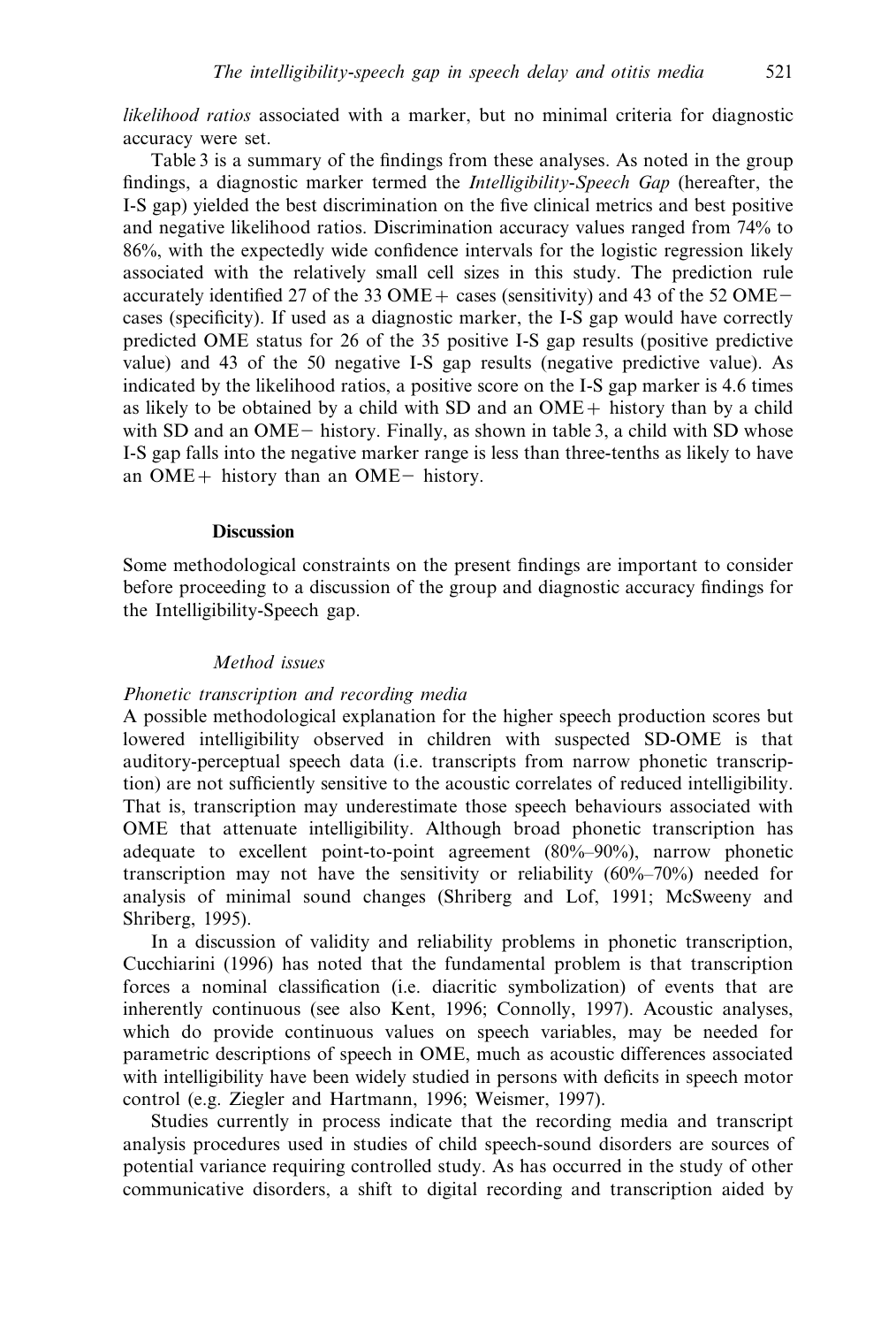acoustic analysis may eventually provide sensitive and reliable data at subphonemic levels of transcription of disordered speech. It could be that the I-S gap observed in the present data might narrow further when the speech patterns associated with OME histories are captured and quantified using digital technologies.

## Hearing levels

A second possible methodological constraint concerns the absence of hearing level information in three of the four study samples. The goal of the present study was to address a public health question from the perspective of typical information available in a clinical context, which may at best include one or a few audiological screenings or threshold assessments. Accordingly, the information on children's hearing, in particular, is subject to the many forms of data reporting bias that have been reported in the literature. It is not clear how the availability of such information would impact the present findings. One possibility is that the accuracy level of the diagnostic marker would have been slightly to markedly higher if the study had used more strict inclusionary criteria including audiological documentation of frequent and significant levels of hearing loss. Alternatively, hearing information and other subject variables not accounted for in the present sample could limit generalizations from the present data. Clearly, larger and more diverse samples need to be studied to provide a better estimate of the generalizability of the present findings for clinical use, including estimates of the confidence levels around the I-S gap as a diagnostic marker for SD-OME.

## Classification and normalization

It is important to note that the origins of speech delay in the  $OME-$  or control group in this study were unknown. The diagnostic marker described here for SD-OME might have greater or less specificity given comparison groups in which children have well defined etiological subtypes of speech delay. For example, in a study that used procedures similar to those used in Sample 1 to select children from a clinical archive, 56% of the speech-disordered children had one or more family members who had or used to have the same speech problem (Shriberg and Kwiatkowski, 1994). Such familial aggregation findings are generally used to support the hypothesis of a genetically transmitted subtype of speech delay.

The familial aggregation findings described above raise the question of possible genetic influences on the intelligibility and PCC scores obtained in the present data. If the source of disorder for many of the children in the  $OME-$  groups was indeed genetic transmission, it would suggest that such etiological origins have less severe consequences for intelligibility (but worse for speech) compared to SD-OME. The two possible origins are not mutually exclusive, of course, with the co-occurrence of both estimated in part by their independent incidence and prevalence rates (cf. Shriberg and Austin, 1998; Shriberg et al., 1999). To a first approximation, the unconditional probability of 56% of children with familial aggregation in Shriberg and Kwiatkowski (1994) (i.e. with familial aggregation a plausible interim proxy for genetic etiology) would predict that over half of the children with  $\text{OME}$  + may also have had SD associated with genetic transmission. It would follow that such possibly additive risk factors would be reflected in more severe involvement. Additional research confounds include likely differences in normalization rates for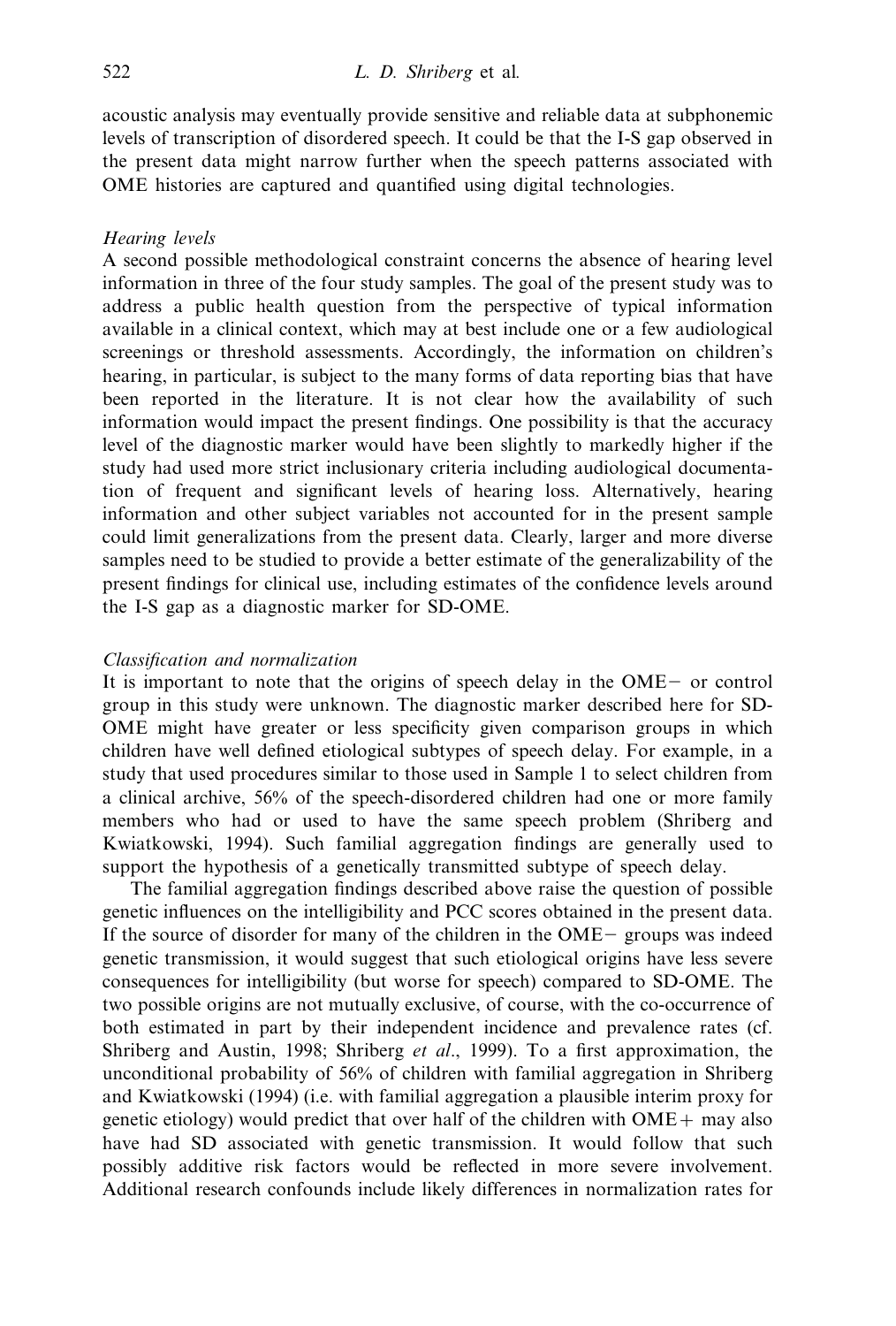different subtypes of speech disorder (cf. Lonigan, Fischel, Whitehurst, Arnold and Valdez-Menchaca, 1992; Shriberg, Gruber and Kwiatkowski, 1994).

The points underscored here represent only some of the complex of variables that could affect the accuracy of a proposed diagnostic marker for SD-OME. There is currently no way to calculate the effects of such possible confounds on the generalizability of the diagnostic accuracy values reported for the present proposed diagnostic marker.

# Direct versus mediated accounts of the effects of OME on speech acquisition

What are the implications of findings on intelligibility and speech for alternative pathway accounts of OME as a risk factor for speech delay? Both the findings for lowered intelligibility and higher speech accuracy in children with SD and  $OME+$ compared to OME- histories warrant analytic consideration. On balance, we view both findings as providing more support for the mediated account.

A methodological issue is whether there is a complementary relationship between speech scores and intelligibility scores. Because unintelligible words are excluded from the pool of words from which speech metrics like the PCC are calculated, there is the possibility that the PCCs of highly unintelligible children can be artificially high. This relationship could be suspected in the present findings of a reduced I-S gap for the children with SD and  $OME +$  histories (i.e. lower intelligibility scores and higher speech scores). If the relationship between the two measures was reasonably linear and monotonic, the expectation would be that the two measures are significantly negatively correlated in groups of children whose speech delays represent the full range of severity of impairment. In fact, however, correlations between the two measures are extremely stable across samples, consistently averaging only in the low 0.40s (less than 20% common variance) in different studies (e.g. Bishop and Edmundson, 1986; see review in Weston and Shriberg, 1992). Thus, the Intelligibility Index and the Percentage of Consonants Correct metrics have at least 80% non-shared variance. This suggests that factors other than the articulatory precision of speech are involved when words are unintelligible to both examiners online and transcribers allowed at least three replays to attempt to gloss each word. Even if the speech errors in SD-OME were less precise and more unusual than those observed in children without  $OME+$ histories, they would presumably be sufficiently stable to allow examiners and transcribers to make the translations needed to gloss words that involved unusual but predictable speech errors.

In associated studies we have explored alternative correlates of reduced intelligibility in children with speech delay of unknown origin (cf. Weston and Shriberg, 1992). As with models of intelligibility deficits in other communicative disorders, contributions to intelligibility appear to obtain from a variety of variables within cognitive, language, prosodic and motivational domains, in addition to the contributions from segmental variables (such as those reviewed previously as potential diagnostic markers of SD-OME). A review of relevant literatures on alternative models of intelligibility is beyond the scope of the present focus. Essentially, we interpret the lowered intelligibility component of the reduced I-S gap as support for the mediated as opposed to the direct effects causal model of SD-OME.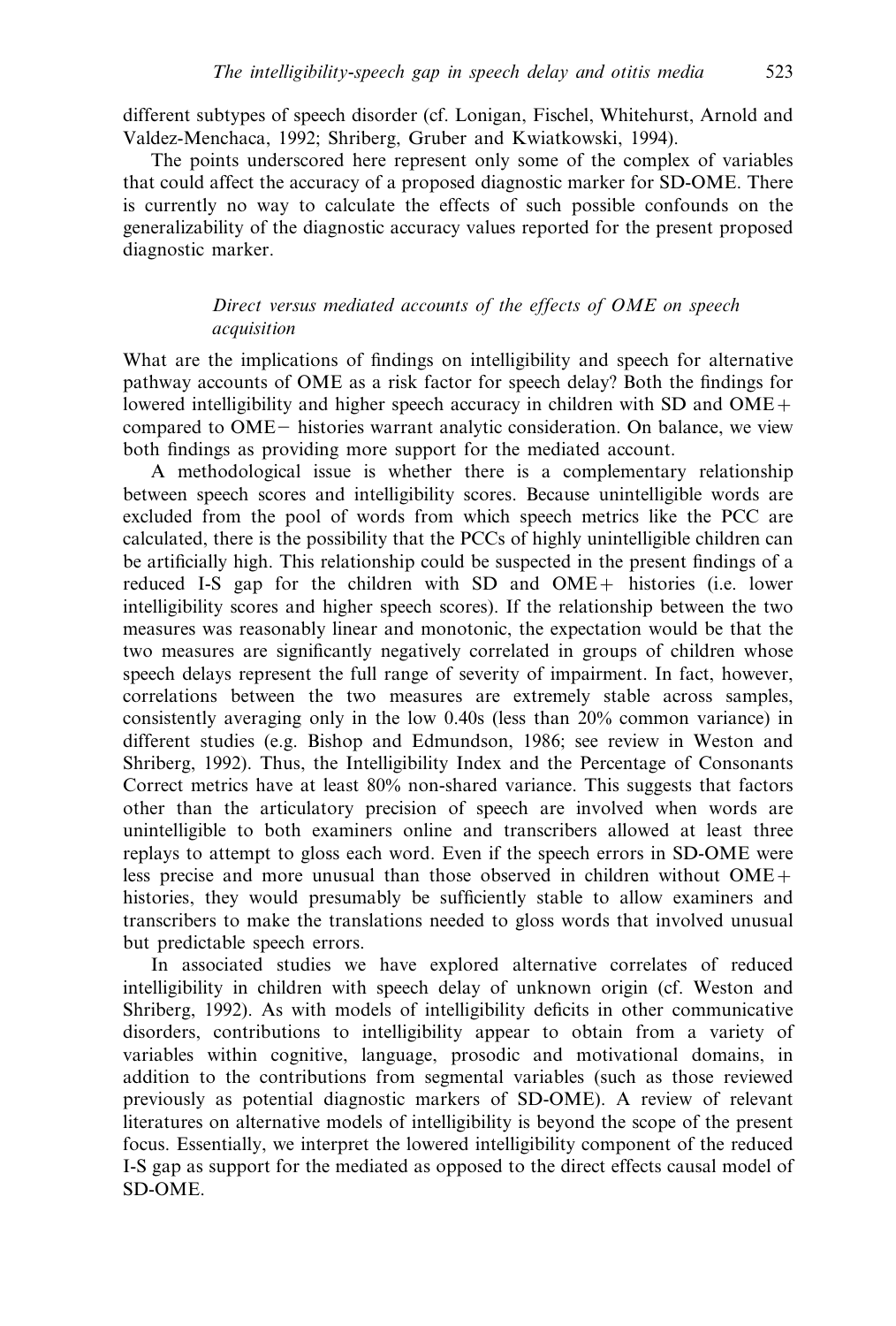Speculation on which of the two accounts provides a more parsimonious explanation for the elevated speech component of the I-S gap in children with suspected SD and OME $+$  histories is challenging. Support for both accounts can be marshalled. The direct effects model predicts that the speech errors associated with SD-OME are circumscribed to those that depend on salient perceptual cues. Thus, in comparison to the more widespread errors associated with the cognitive and articulatory constraints proposed for other etiological subtypes of SD (e.g. those proposed to be genetically transmitted or associated with motor-speech impairment), children with SD-OME might be expected to have higher PCC scores. However, there may be a developmental cascade effect such that unstable representations of the earliest emerging sounds (e.g. nasals and stops; see Shriberg et al., 2003) mediate emergence of later speech sounds. Thus, although the acquisition of stable representations for only certain sounds is directly affected by the intensity-frequency deficits that define the audiometric profiles of OME-based hearing loss, the effect of perturbation at the earliest stages of comprehension phonology may be widespread speech delay. This mediated account would thus explain the present findings that children with suspected SD-OME have the common sound changes that define speech delay (e.g. final consonant deletion, cluster reduction, stopping, etc.), but have less extensive involvement – as indicated by their higher scores on measures such as the PCC (see table 2). On balance, therefore, the speech findings in SD-OME—including those in both the early speech studies reviewed previously and in the present study—appear to fit the mediated better than the direct effects model.

## Conclusion

The findings of this study suggest that a diagnostic marker of speech delay associated with early recurrent otitis media with effusion may be available in a metric reflecting the width of a gap between a child's intelligibility and his or her consonant accuracy in a conversational speech sample. This gap was smaller in children with speech delay and  $OME +$  histories compared to children with speech delay and  $OME-$  histories.

The magnitudes of the positive (4.6) and negative (0.25) likelihood ratios obtained in the present study are particularly encouraging, as this information may eventually be most useful for clinical decision making in speech delay of unknown origin. If the present findings are supported in cross-validation studies, such information could be used by speech-language pathologists to provide additional assessment of perceptually related domains and processes for children with small I-S gaps. For the present, these findings should be viewed cautiously, perhaps providing support for clinicians pressed for time to adequately assess each child's individual case history. If SD-OME is eventually validated as one of several etiological subtypes of speech delay, it will likely benefit from treatment approaches tailored to the perceptually based deficits in speech production. Good progress on the identification of such processes in infants and toddlers with OME has been made in the research on proximal psycholinguistic variables reviewed previously. Continued inquiry into the source and nature of both distal and proximal causal sources should yield information for treatment and eventual prevention of the communicative challenges faced by some children with early significant ear disease.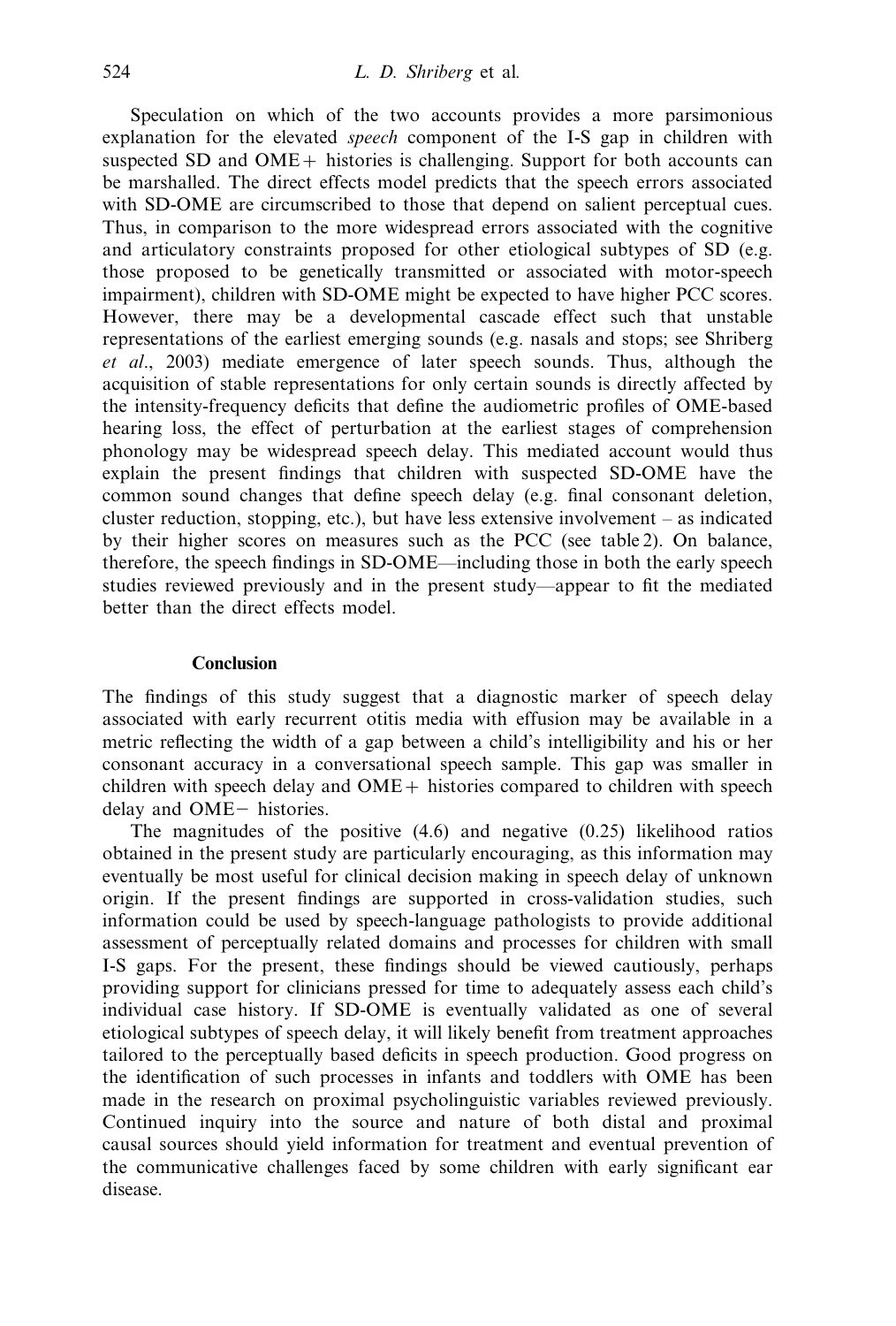## Acknowledgements

Preparation of this report was supported by the National Institute on Deafness and Other Communication Disorders, National Institutes of Health (DC00496). We extend sincere thanks to the following colleagues for their significant contributions to this study: Chad Allen, Diane Austin, Sheryl Hall, Katherina Hauner, Ray Kent, Connie Nadler, Sandi Friel-Patti, Carmen Rasmussen, Dorothy Rorick Ross, Alison Scheer, Jennine Sprangers, Helen Thielke, Carol Widder, David Wilson and Marie Wirka. The authors dedicate this work to the memory of Dr. Sandy Friel-Patti, a wonderful colleague and friend whose many outstanding contributions to this discipline and personal courage continue to inspire all who were privileged to know her.

#### **References**

- BENNETT, K. E. and HAGGARD, M. P., 1999, Behaviour and cognitive outcomes from middle ear disease. Archives of Disease in Childhood, 80, 28–35.
- BIRD, J., BISHOP, D. V. M. and FREEMAN, N. H., 1995, Phonological awareness and literacy development in children with expressive phonological impairments. Journal of Speech and Hearing Research, 38, 446–462.
- BISHOP, D. V. M. and EDMUNDSON, A., 1986, Is otitis media a major cause of specific developmental language disorders? British Journal of Disorders of Communication, 21, 321–338.
- CASBY, M. W., 2001, Otitis media and language development: a meta analysis. American Journal of Speech-Language Pathology, 10, 65-80.
- CONNOLLY, J. H., 1997, Quantifying target-realization differences: part I: segments. Clinical Linguistics and Phonetics, 11, 267–287.
- CUCCHIARINI, C., 1996, Assessing transcription agreement: methodological aspects. Clinical Linguistics and Phonetics, 10, 131–155.
- FELDMAN, H. M., DOLLAGHAN, C. A., CAMPBELL, T. F., COLBORN, D. K., KURS-LASKY, M., JANOSKY, J. E. and PARADISE, J. L., 1999, Parent-reported language and communication skills at one and two years of age in relation to otitis media in the first two years of life. *Pediatrics*, 104, e52.
- FELSENFELD, S., BROEN, P. A. and MCGUE, M., 1992, A 28-year follow-up of adults with a history of moderate phonological disorder: linguistic and personality results. Journal of Speech and Hearing Research, 35, 1114–1125.
- FRIEL-PATTI, S. and FINITZO, T., 1990, Language learning in a prospective study of otitis media with effusion in the first two years of life. Journal of Speech and Hearing Research, 33, 188–194.
- HOLM, V. A. and KUNZE, L. H., 1969, Effect of chronic otitis media on language and speech development. Pediatrics, 43, 833-839.
- HOWELL, P. and BONNETT, C., 1997, Speaking clearly for the hearing impaired: intelligibility differences between clear and less clear speakers. European Journal of Disorders of Communication, 32, 89–97.
- KENT, R. D., 1996, Hearing and believing: some limits to the auditory-perceptual assessment of speech and voice disorders. American Journal of Speech-Language Pathology, 5, 7–  $23.$
- KINDIG, J. S. and RICHARDS, H. C., 2000, Otitis media: precursor of delayed reading. Journal of Pediatric Psychology,  $25, 15-18$ .
- KLAUSEN, O., MØLLER, P., HOLMEFJORD, A., REISÆTER, S. and ASBJØRNSEN, A., 2000, Lasting effects of otitis media with effusion on language skills and listening performance. Acta Otolaryngol, Supp., 543, 73-76.
- KRAUSE, J. C. and BRAIDA, L. D., 1995, The effects of speaking rate on the intelligibility of speech for various speaking modes. Journal of the Acoustical Society of America, 98, 2982.
- LEVITT, H. and STROMBERG, H., 1983, Segmental characteristics of the speech of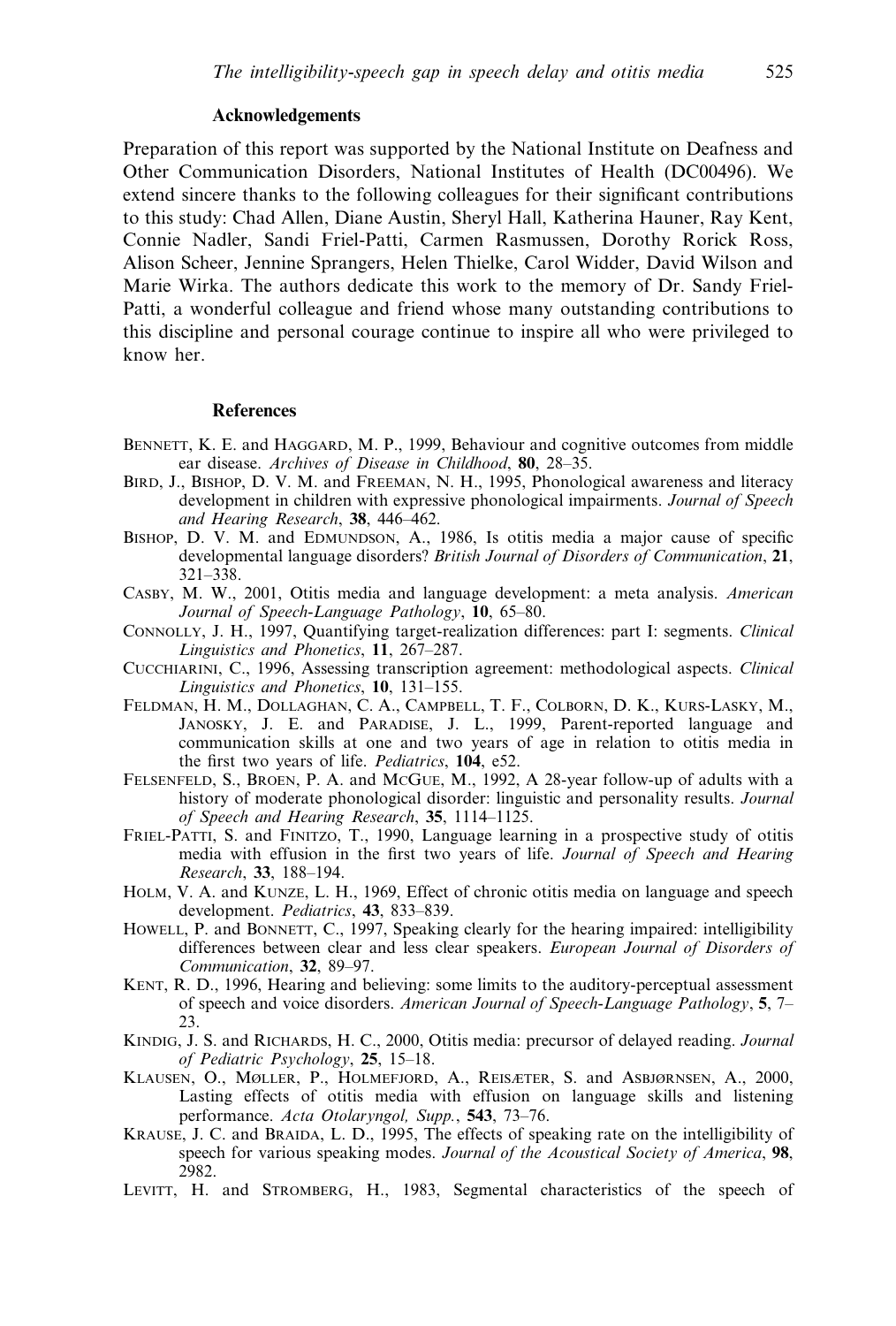hearing-impaired children: factors affecting intelligibility. In I. Hochberg, H. Levitt and M. J. Osberger (Eds), Speech of the Hearing Impaired (Baltimore, MD: University Park Press), pp. 53–74.

- LINDSAY, R. L., TOMAZIC, T., WHITMAN, B. Y. and ACCARDO, P. J., 1999, Early ear problems and developmental problems at school age. Clinical Pediatrics, 38, 123–132.
- LONIGAN, C. J., FISCHEL, J. E., WHITEHURST, G. J., ARNOLD, D. S. and VALDEZ-MENCHACA, M. C., 1992, The role of otitis media in the development of expressive language disorder. Developmental Psychology, 28, 430–440.
- MAW, R., WILKS, J., HARVEY, I., PETERS, T. J. and GOLDING, J., 1999, Early surgery compared with watchful waiting for glue ear and effect on language development in preschool children: a randomized trial. The Lancet, 353, 960-963.
- MCSWEENY, J. L. and SHRIBERG, L. D., 1995, Segmental and suprasegmental transcription reliability, Tech. Rep. No. 2 (Phonology Project, Waisman Center, University of Wisconsin-Madison).
- MICCIO, A. W., GALLAGHER, E., GROSSMAN, C. B., YONT, K. M. and VERNON-FEAGANS, L., 2001, Influence of chronic otitis media on phonological acquisition. Clinical Linguistics and Phonetics, 15, 47–51.
- MICCIO, A. W., YONT, K. M., DAVIE, J. and VERNON-FEAGANS, L., 1999, Continuity in the acquisition of consonants by toddlers with chronic otitis media. In J. J. Ohala, H. Hasegawa, M. Ohala, D. Granville and A. C. Bailey (Eds) Proceedings of the 14th International Conference of Phonetic Sciences, 1 (Berkeley, CA: University of California Linguistics), pp. 827–830.
- MILLER, J. F. and CHAPMAN, R., 1986, Systematic Analysis of Language Transcripts (SALT) [Computer software] (Madison, WI: Waisman Center, University of Wisconsin).
- MODY, M. and SCHWARTZ, R. G., 1999, Speech perception and verbal memory in children with and without histories of otitis media. Journal of Speech, Language, and Hearing Research, 42, 1069–1079.
- OSBERGER, M. J., 1992, Speech intelligibility in the hearing impaired: research and clinical implications. In R. D. Kent (Ed.), Intelligibility in Speech Disorders: Theory, measurement, and management (Amsterdam: John Benjamins), pp. 231–264.
- PARADISE, J. L., DOLLAGHAN, C. A., CAMPBELL, T. F., FELDMAN, H. M., BERNARD, B. S., COLBORN, D. K., ROCKETTE, H. E., JANOSKY, J. E., PITCAIRN, D. L., SABO, D. L., KURS-LASKY, M. and SMITH, C. G., 2000, Language, speech sound production, and cognition in three-year-old children in relation to otitis media in their first three years of life. Pediatrics, 105, 1119–1130.
- PARADISE, J. L., FELDMAN, H. M., CAMPBELL, T. F., DOLLAGHAN, C. A., COLBORN, D. K., BERNARD, B. S., ROCKETTE, H. E., JANOSKY, J. E., PITCAIRN, D. L., SABO, D. L., KURS-LASKY, M. and SMITH, C. G., 2001, Effect of early or delayed insertion of tympanostomy tubes for persistent otitis media on developmental outcomes at the age of three years. New England Journal of Medicine, 344, 1179–1187.
- PAUL, R., 1995, Language Disorders: Infancy through Adolescence: Assessment and intervention (St. Louis, MO: Mosby).
- PETINOU, K. C., SCHWARTZ, R. G., GRAVEL, J. S. and RAPHAEL, L. J., 2001, A preliminary account of phonological and morphophonological perception in young children with and without otitis media. International Journal of Language and Communication Disorders, 36, 21–42.
- PETINOU, K. C., SCHWARTZ, R. G., MODY, M. and GRAVEL, J. S., 1999, The impact of otitis media with effusion on early phonetic inventories: a longitudinal prospective investigation. Clinical Linguistics and Phonetics, 13, 351–367.
- PICHENY, M. A., DURLACH, N. I. and BRAIDA, L. D., 1986, Speaking clearly for the hard of hearing II: acoustic characteristics of clear and conversational speech. Journal of Speech and Hearing Research, 29, 434-446.
- PICHENY, M. A., DURLACH, N. I. and BRAIDA, L. D., 1989, Speaking clearly for the hard of hearing III: an attempt to determine the contribution of speaking rate to difference in intelligibility between clear and conversational speech. Journal of Speech and Hearing Research, 32, 600–603.

POLYANALYST 3.0., 1997, Megaputer Intelligence Inc., Bloomington, IN.

ROBERTS, J. E., BURCHINAL, M. R., JACKSON, S. C., HOOPER, S. R., ROUSH, J., MUNDY, M.,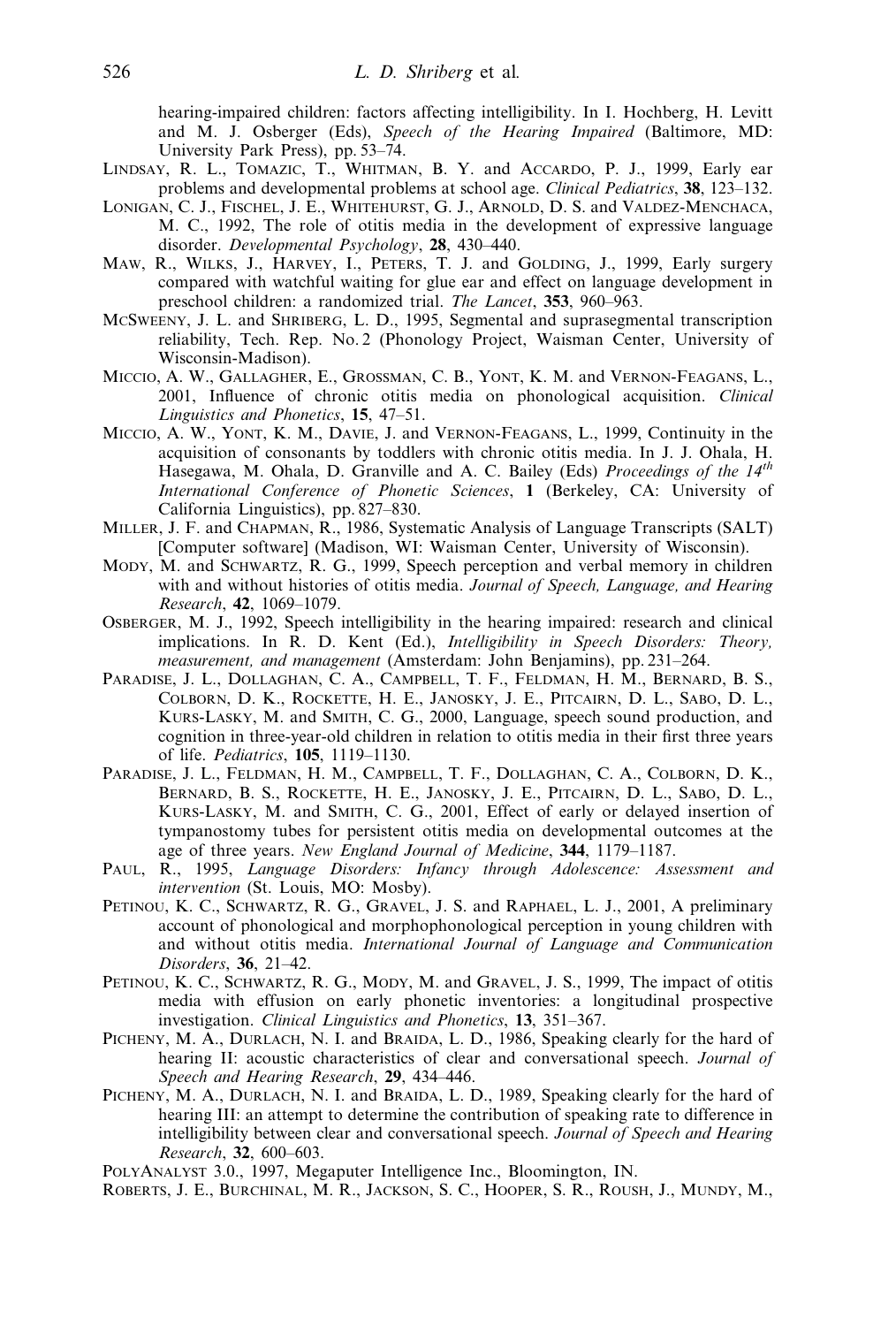NEEBE, E. C. and ZEISEL, S. A., 2000, Otitis media in early childhood in relation to preschool language and school readiness skills among black children. Pediatrics, 106,  $725 - 735$ .

- ROBERTS, J. E., BURCHINAL, M. R., ZEISEL, S. A., NEEBE, E. C., HOOPER, S. R., ROUSH, J., BRYANT, D., MUNDY, M. and HENDERSON, F. W., 1998, Otitis media, the caregiving environment, and language and cognitive outcomes at two years. *Pediatrics*, 102, 346–354.
- ROBERTS, J. and HUNTER, L. (Chairs)., 2002, Otitis media and language learning sequelae: current research and controversies. Symposium conducted in Arlington, Virginia, May.
- ROSENFELD, R. M., BHAYA, M. H., BOWER, C. M., BROOKHOUSER, P. E., CASSELBRANT, M. L., CHAN, K. H., CUNNINGHAM, M. J., DERKAY, C. S., GRAY, S. D., MANNING, S. C., MESSNER, A. H. and SMITH, R. J. H., 2000, Impact of typanostomy tubes on child quality of life. Archives Otolaryngology-Head and Neck Surgery, 126, 585–592.
- RVACHEW, S., SLAWINSKI, E. B., WILLIAMS, M. and GREEN, C. L., 1996a, Formant frequencies of vowels produced by infants with and without early onset otitis media. Canadian Acoustics, 24, 19–28.
- RVACHEW, S., SLAWINSKI, E. B., WILLIAMS, M. and GREEN, C. L., 1996b, The impact of early onset otitis media on prelinguistic speech development. Journal of Speech-Language Pathology and Audiology,  $20$ ,  $247-255$ .
- RVACHEW, S., SLAWINSKI, E. B., WILLIAMS, M. and GREEN, C. L., 1999, The impact of early onset otitis media on babbling and early language development. Journal of the Acoustical Society of America, 105, 467-475.
- SACKETT, D. L., HAYNES, R. B., GUYATT, G. H. and TUGWELL, P., 1991, Clinical Epidemiology: A basic science for clinical medicine, second edition (Boston, MA: Little, Brown & Company).
- SHRIBERG, L. D., 1987, In search of the otitis media-speech connection. Journal of the National Student Speech Language Hearing Association, 15, 56–67.
- SHRIBERG, L. D., 1993, Four new speech and prosody-voice measures for genetics research and other studies in developmental phonological disorders. Journal of Speech and Hearing Research, 36, 105–140.
- SHRIBERG, L. D., ALLEN, C. T., MCSWEENY, J. L. and WILSON, D. L., 2001, PEPPER: Programs to examine phonetic and phonologic evaluation records [Computer software] (Madison, WI: Waisman Center, University of Wisconsin).
- SHRIBERG, L. D. and AUSTIN, D., 1998, Comorbidity of speech-language disorder: implications for a phenotype marker for speech delay. In R. Paul (Ed.), The Speech/Language Connection (Baltimore, MD: Paul H. Brookes).
- SHRIBERG, L. D., AUSTIN, D., LEWIS, B. A., MCSWEENY, J. L. and WILSON, D. L., 1997a, The Percentage of Consonants Correct (PCC) metric: extensions and reliability data. Journal of Speech and Hearing Research, 40, 708–722.
- SHRIBERG, L. D., AUSTIN, D., LEWIS, B. A., MCSWEENY, J. L. and WILSON, D. L., 1997b, The Speech Disorders Classification System (SDCS): extensions and lifespan reference data. Journal of Speech and Hearing Research, 40, 723–740.
- SHRIBERG, L. D., FLIPSEN, P., JR., THIELKE, H., KWIATKOWSKI, J., KERTOY, M., KATCHER, M., NELLIS, R. and BLOCK, M., 2000, Risk for speech disorder associated with early recurrent otitis media with effusion: two retrospective studies. Journal of Speech, Language, and Hearing Research, 43, 79-99.
- SHRIBERG, L. D., FRIEL-PATTI, S., FLIPSEN, P., JR. and BROWN, R. L., 2000, Otitis media, fluctuant hearing loss, and speech-language outcomes: a preliminary structural equation model. Journal of Speech, Language, and Hearing Research, 43, 100– 120.
- SHRIBERG, L. D., GRUBER, F. A. and KWIATKOWSKI, J., 1994, Developmental phonological disorders III: long-term speech-sound normalization. Journal of Speech and Hearing Research, 37, 1151–1177.
- SHRIBERG, L. D. and KENT, R. D., 1995, Clinical Phonetics, second edition (Boston, MA: Allyn & Bacon).
- SHRIBERG, L. D., KENT, R. D., KARLSSON, H. B., MCSWEENY, J. L., NADLER, C. J. and BROWN, R. L., 2003, A diagnostic marker for speech delay associated with otitis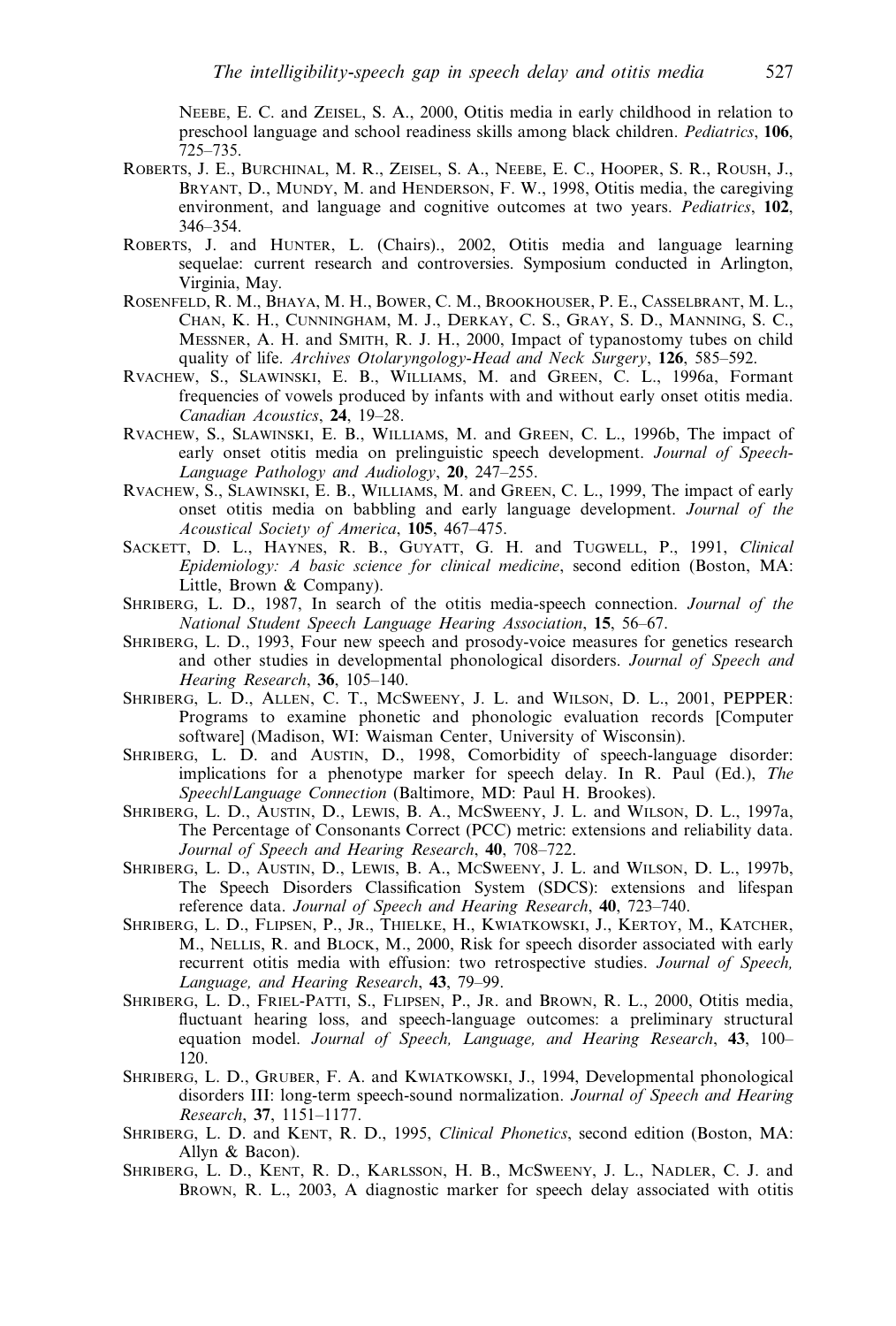media with effusion: backing of obstruents. Clinical Linguistics and Phonetics, 17, 529–547.

- SHRIBERG, L. D. and KWIATKOWSKI, J., 1980, Natural Process Analysis: A procedure for phonological analysis of continuous speech samples (New York: Macmillan).
- SHRIBERG, L. D. and KWIATKOWSKI, J., 1990, Self-monitoring and generalization in preschool speech-delayed children. Language, Speech, and Hearing Services in Schools, 21, 157–170.
- SHRIBERG, L. D. and KWIATKOWSKI, J., 1994, Developmental phonological disorders I: a clinical profile. Journal of Speech and Hearing Research, 37, 1100–1126.
- SHRIBERG, L. D. and LOF, G. L., 1991, Reliability studies in broad and narrow phonetic transcription. Clinical Linguistics and Phonetics, 5, 225–279.
- SHRIBERG, L. D. and SMITH, A. J., 1983, Phonological correlates of middle-ear involvement in speech-delayed children: a methodological note. Journal of Speech and Hearing Research, 26, 293–297.
- SHRIBERG, L. D., TOMBLIN, J. B. and MCSWEENY, J. L., 1999, Prevalence of speech delay in 6-year-old children and comorbidity with language impairment. Journal of Speech, Language, and Hearing Research, 42, 1461–1481.
- SIEGEL, S. and CASTELLAN, N. J., JR., 1988, Nonparametric Statistics for the Behavioral Sciences, second edition (New York: McGraw-Hill).
- SILVERMAN, F. H. and PAULUS, P. G., 1989, Peer reactions to teenagers who substitute /w/ for /r/. Language, Speech, and Hearing Services in Schools, 20, 219–221.
- STOEL-GAMMON, C. and KEHOE, M., 1994, Hearing impairment in infants and toddlers: identification, vocal development, and intervention in child phonology. In J. Bernthal and N. Bankson (Eds), Child Phonology: Characteristics, assessment, and intervention with special populations (New York: Thieme Medical Publishers), pp. 163-181.
- WEISMER, G., 1997, Motor speech disorders. In W. J. Hardcastle and J. Laver (Eds), The Handbook of Phonetic Sciences (Cambridge, MA: Blackwell), pp.191–219.
- WESTON, A. D. and SHRIBERG, L. D., 1992, Contextual and linguistic correlates of intelligibility in children with developmental phonological disorders. Journal of Speech and Hearing Research, 35, 1316-1332.
- ZIEGLER, W. and HARTMANN, E., 1996, Perceptual and acoustic methods in the evaluation of dysarthric speech. In M. J. Ball and M. Duckworth (Eds), Advances in Clinical Phonetics (Amsterdam: John Benjamins), pp. 91–114.